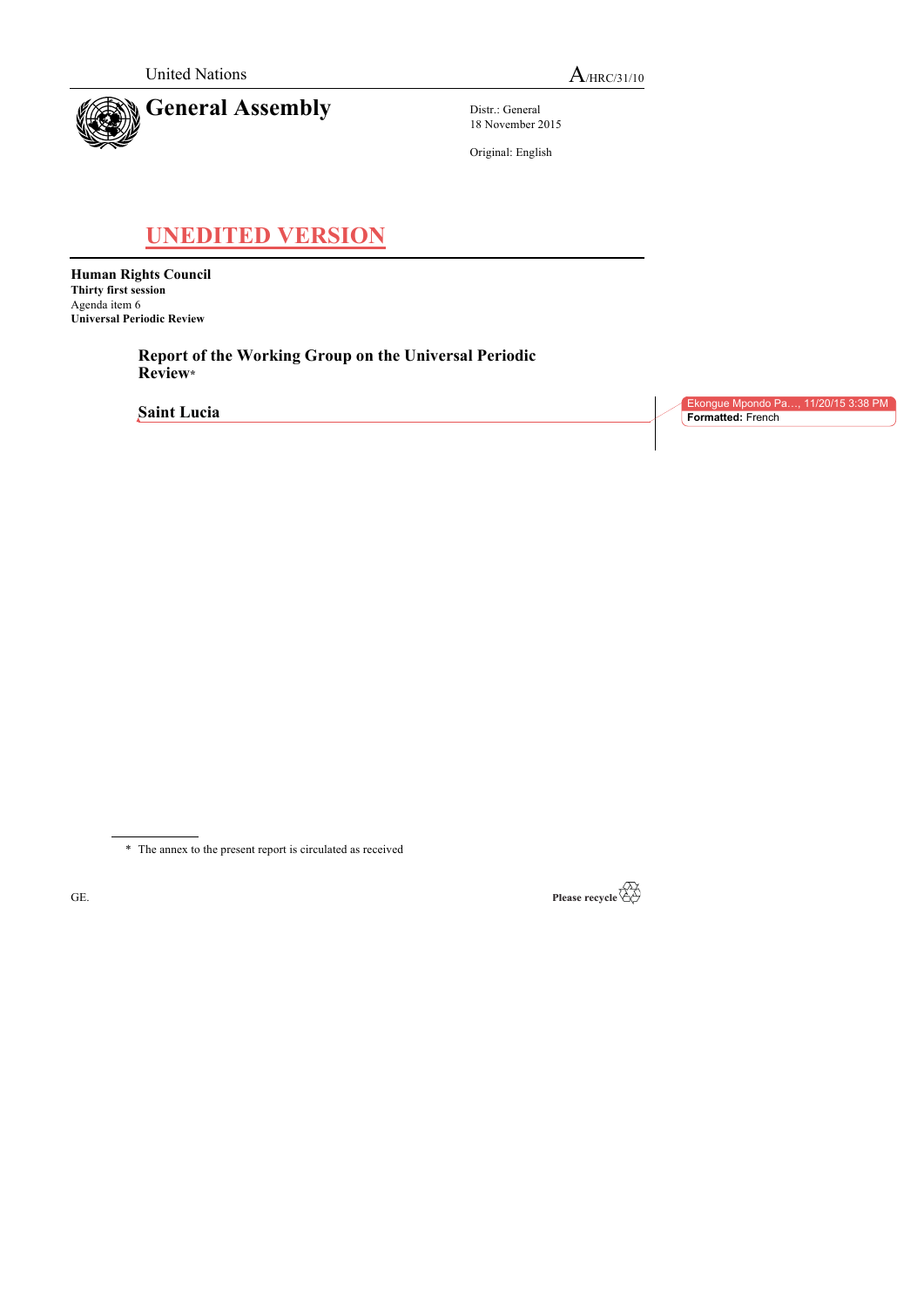## **A/HRC/31/10**

## Contents

|       |         | Paragraphs | Page |
|-------|---------|------------|------|
|       |         | $1 - 4$    | 3    |
|       |         | $5 - 87$   | 3    |
|       | $A_{-}$ | $5 - 34$   | 3    |
|       | B.      | $35 - 87$  | 6    |
| H.    |         | 88-89      | 14   |
| Annex |         |            |      |
|       |         |            |      |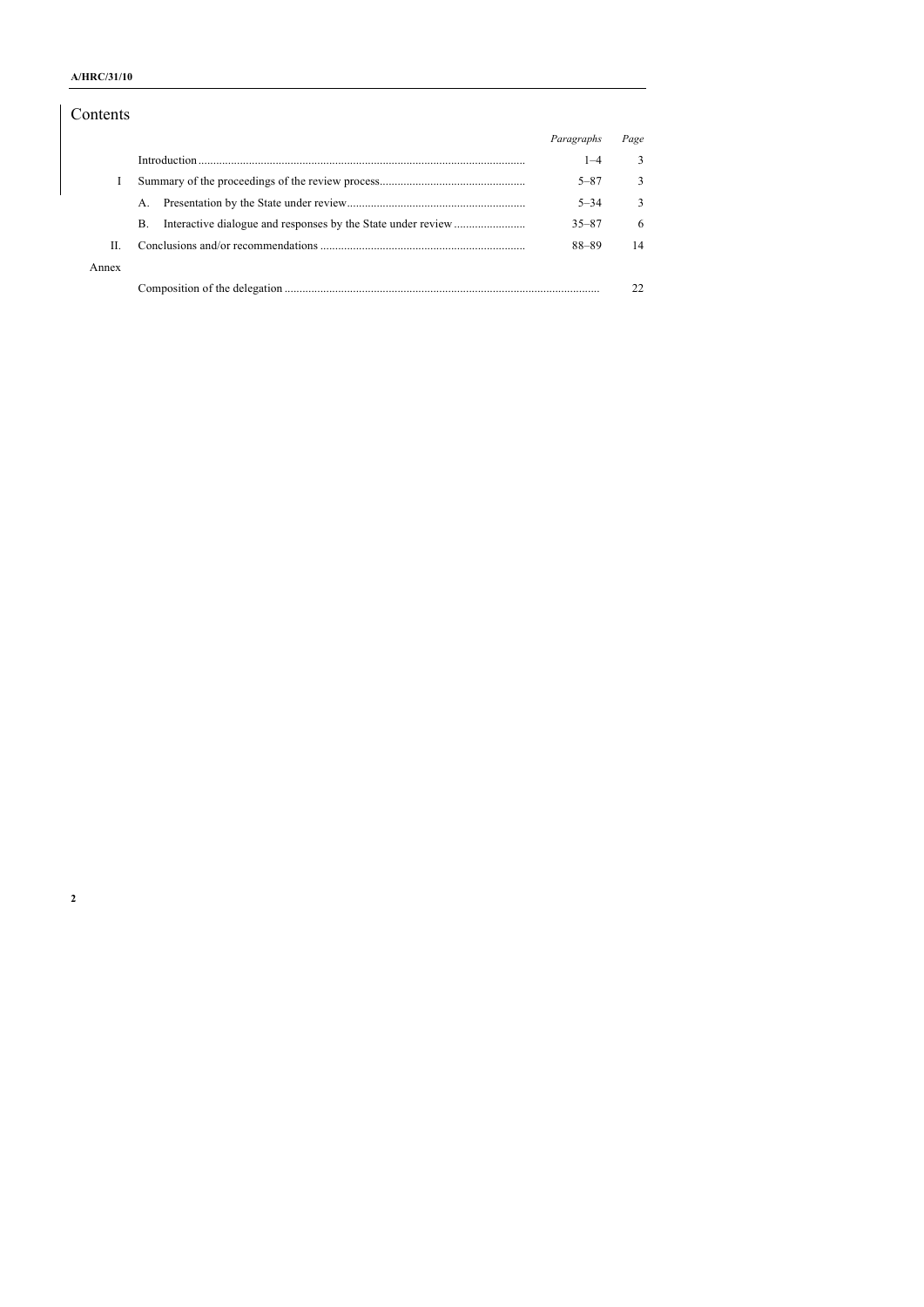## **Introduction**

1. The Working Group on the Universal Periodic Review (UPR), established in accordance with Human Rights Council resolution 5/1 of 18 June 2007, held its twentythird session from 2 to 13 November 2015. The review of Saint Lucia was held at the  $7<sup>th</sup>$ meeting on 5 November 2015. The delegation of Saint Lucia was headed by the Permanent Representative of Saint Lucia to the United Nations in New York, Ambassador Menissa Rambally. At its 14<sup>th</sup> meeting held on 10 November 2015, the Working Group adopted the report on Saint Lucia.

2. On 13 January 2015, the Human Rights Council selected the following group of rapporteurs (troika) to facilitate the review of Saint Lucia: Brazil, Ethiopia and Ireland.

In accordance with paragraph 15 of the annex to resolution 5/1 and paragraph 5 of the annex to resolution 16/21, the following documents were issued for the review of Saint Lucia:

(a) A national report submitted/written presentation made in accordance with paragraph 15 (a) (A/HRC/WG.6/23/LCA/1);

(b) A compilation prepared by the Office of the United Nations High Commissioner for Human Rights (OHCHR) in accordance with paragraph 15 (b) (A/HRC/WG.6/23/LCA/2);

(c) A summary prepared by OHCHR in accordance with paragraph 15 (c) (A/HRC/WG.6/23/LCA/3).

4. A list of questions prepared in advance by Kenya, Liechtenstein, Mexico, Slovenia, Spain and the United Kingdom of Great Britain and Northern Ireland was transmitted to Saint Lucia through the troika. These questions are available on the extranet of the UPR.

### **I. Summary of the proceedings of the review process**

#### **A. Presentation by the State under review**

5. The delegation opened its remarks by stating that Saint Lucia came under its second review within the context of two significant ongoing democratic processes that had an impact on the human rights and fundamental freedoms of its citizens. A constitutional reform and the incorporation of the United Nations 2030 Agenda for Sustainable Development into National Development plans.

6. The constitutional reform, that had years in progress through successive Governments, sought to bridge the disconnection between democracy and the fundamental Charter and harmonize this document with the island's changing social and political circumstances. Regarding the 2030 Agenda, the delegation noted that the Government believed that the security of the rights and well-being of all its citizens was an important pillar in the country's development.

7. Since its first review, Saint Lucia had experienced a series of challenges which had impacted the Government's ability to maintain the balance of meeting its international human rights obligations while responding to emerging crises that required the Government to safeguard its citizens from immediate harm.

8. The delegation acknowledged that the Government faced challenges to implement its obligations and recommendations previously received. Outside of the impact of the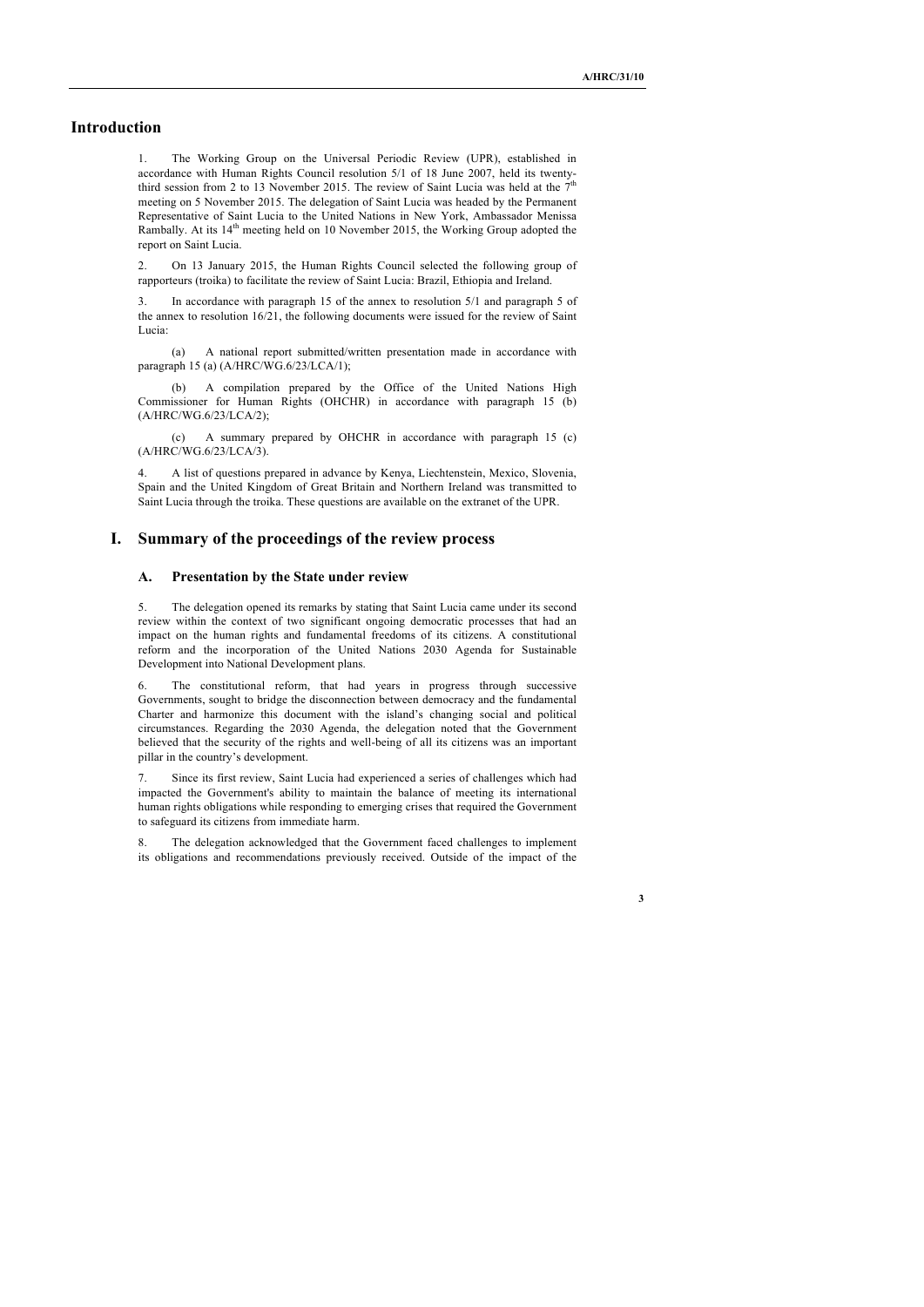constitutional reform and other processes that informed Saint Lucia's priorities, the real and immediate challenge was that of the limitations of human and technical capacity. For instance, the legal department of the Ministry of External Affairs, International Trade and Civil Aviation of Saint Lucia, was staffed with one legal officer, who had the responsibility for all legal matters across all three of the Ministry's portfolios. The capacity of the Attorney General's Chambers was also limited to one legislative drafter.

9. However, the delegation expressed its intent to announce by the March plenary session of Council further achievements in the area of human rights. For instance, the formal process toward the ratification of the Kampala Amendments to the Rome Statute had started. Also, work was underway to establish a centralized data base to manage international instruments, which would allow easier access to information concerning Saint Lucia's obligations, thus assisting in the processing of reports.

10. Since independence the participation of women in key sectors in society had been significant. According to a January 2015 ILO report, 52.3 % of managerial positions in Saint Lucia were held by women. Moreover, Saint Lucia's Constitutional Reform process was itself headed by a female Justice.

11. Further Government endeavors such as the Women in Equality Empowerment Program (WEEP), the complete revamp of the education system through the Education Act of 1999, and the active participation of women at the helm in both the public and private sectors, further evidenced Saint Lucia's commitment to ensuring equality amongst its population.

12. With the goal of sustaining the principle of equity between men and women, Saint Lucia affirmed its commitment to the full implementation of all the provisions enshrined in the UN Convention on the Elimination of all Forms of Discrimination against Women.

13. The Government guarded jealously its role in the protection of children, a fact which had guided and shaped national policies and efforts to protect the vulnerable, and ensure equal opportunity to children in all parts of the country.

14. In 2012 a National Action Child Protection Committee (NACPC) was established, with the goal of coordinating and reporting on the implementation of the Convention on the Rights of the Child. As stated in the national report, it was the intent of the Government to provide the Committee with adequate, human, technical and financial resources to effectively implement and coordinate comprehensive, coherent and consistent child-rights policies in line with Saint Lucia's obligations.

15. Child Friendly Budgeting had been introduced under the auspices of the Ministry of Finance to increase and better allocate funding for youth related matters. Concrete and dedicated efforts were being made to safeguard disadvantaged, vulnerable, and abused children in the education system and society at large.

16. With respect to the relationship between corporal punishment and children, the delegation noted that with the introduction of the Friendly Schools Programme, many educational institutions had embraced alternative methods of disciplining students, as opposed to the use of corporal punishment.

17. Furthermore, the use of corporal punishment on children would also be considered in the context of the ongoing reform of the Juvenile Justice System, as well as the issue of life imprisonment being applicable to minors.

18. The Government was also considering whether further ordinary legislation addressing discrimination against persons due to their sexual orientation should be enacted, as suggested by the Constitutional Reform Commission. To this end, the Labor Code Act of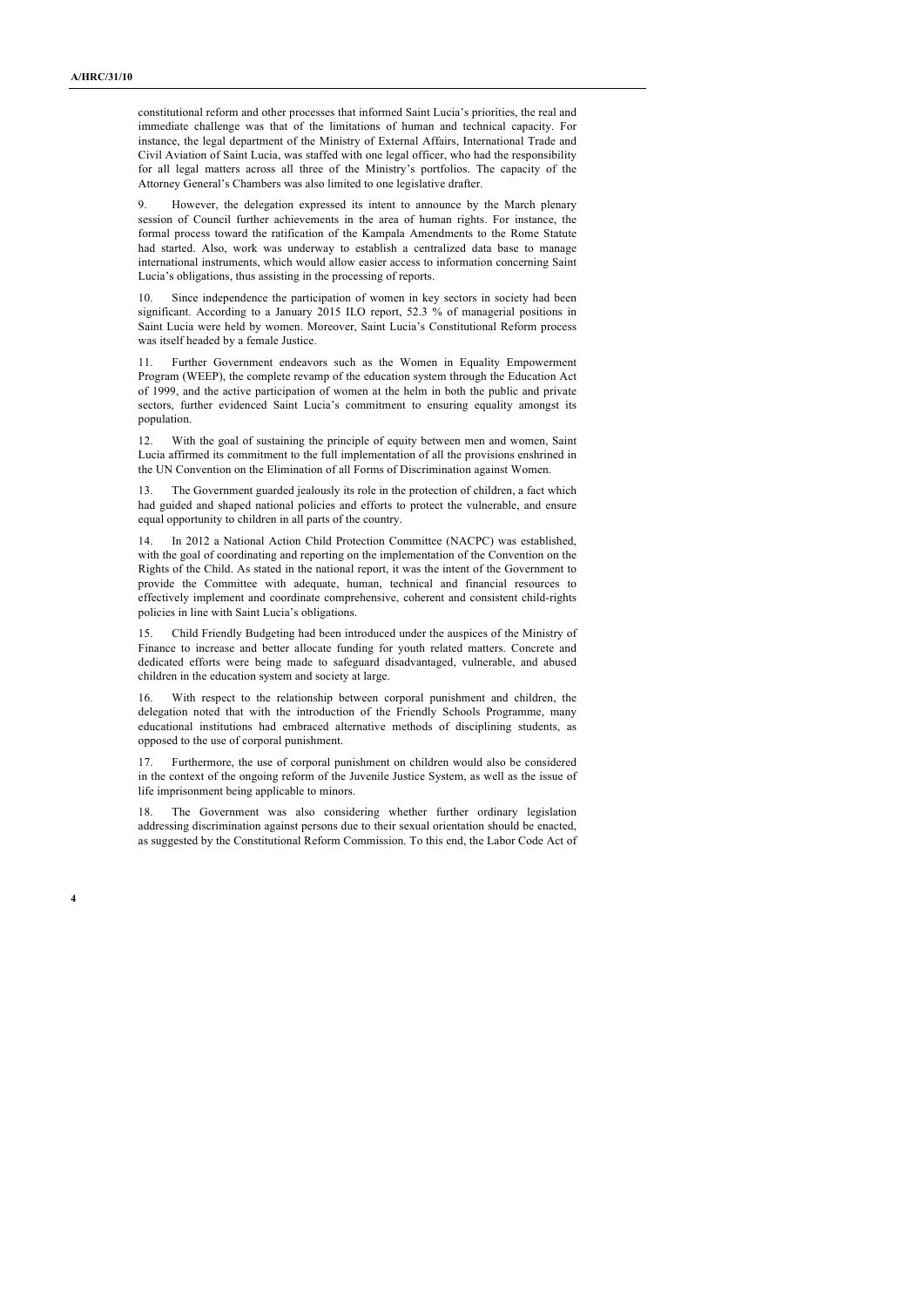2006 made it unlawful for an employer to dismiss or institute disciplinary action, against an employee based on sexual orientation.

19. The national report had emphasized that all Saint Lucians, including LGBTI persons, were afforded full protection under the Constitution, as it provided judicial redress to any individual who alleged that his/her fundamental rights had been, or were likely to be contravened.

20. Additionally, the Government was engaged in the establishment of a police unit to handle cases of sexual violence. This unit would be headed by the Assistant Commissioner of Police and would handle all matters pertaining to sexual violence inclusive of abuses against vulnerable groups including women and children.

21. Also, the "National helpline", as indicated in the National Report, did not deal solely with potential suicide cases but also other social and emotional issues. The Hotline provided an avenue for victims of sexual abuse to speak freely, with the hope of receiving the requisite assistance.

22. During the preparation of the national report, the Government consulted a wide cross-section of civil society. These consultations allowed for the Government to gauge the temperament of its people on a myriad of areas concerning human rights.

23. The Government was able to ascertain how policy decisions such as the provision of Five Hundred Dollar grants to students entering Secondary School had benefited parents and students alike; how the School Mentoring program had redirected the course of at risk youths and how women who could not ordinarily afford access to obstetric and maternal services, had been able to meet their healthcare needs.

24. Furthermore, following the Government's requests for input from across civil society, contributions were received from non-profit organisations, including RISE Saint Lucia Inc., and United and Strong which covered the rights of children and LGBTI concerns respectively.

25. Saint Lucia had made solid progress in the area of health care as the Government sought to ensure that all persons, regardless of their socio-economic standing, had access to adequate, efficient and quality care. Considerable resources had been dedicated to improving health services, facilities and available medical treatment, with special emphasis placed on women's health and HIV/AIDS.

26. The Constitution recognized the Government's intolerance for torture and the 2008 Criminal Code specifically prohibited the use of excessive force by any member of society against another. In the sphere of public life, under the 2000 Integrity in Public Life Act, an Integrity Commission was created and tasked with receiving and investigating complaints against public officials.

27. Furthermore, the provisions of the Criminal Code which denounced the use of torture, physical abuse and excessive force applied as much to the use of force by the police as it did to any other ordinary citizen. These provisions would have the effect of making a correctional officer serve up to seven years in prison was he/she to use any form of torture on an inmate.

28. Also, amendments made to the 2013 Police Complaints Act provided that the Minister with responsibility was charged with full rights to launch an investigation into any alleged incidences of abuse of force by any member of the police against any member of the public. The Act also introduced a more thorough and transparent method of investigating alleged grievances brought forward by members of the public against the police. There was a two tiered approach to handling complaints as they had to first filter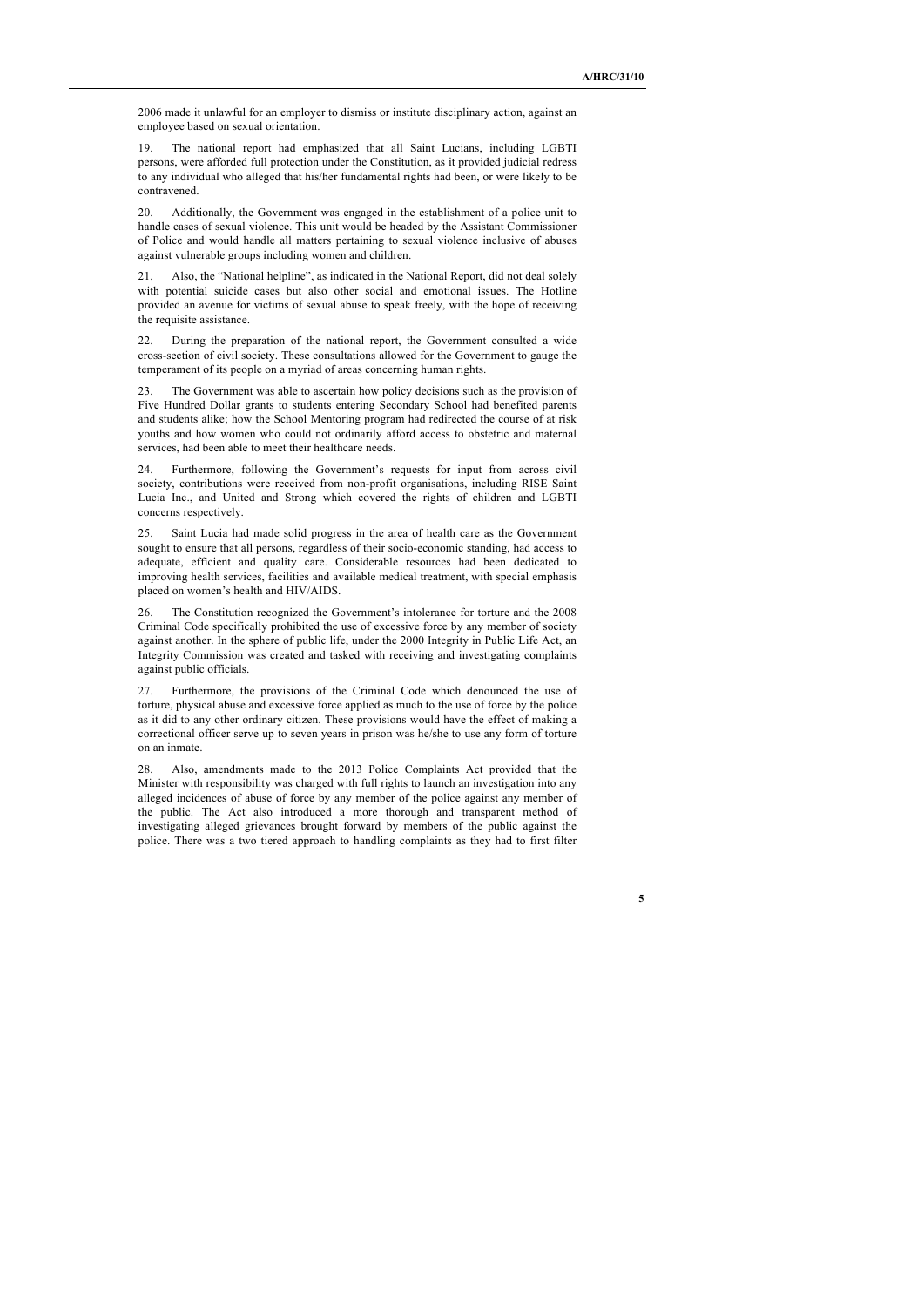through the Police Complaints Unit and then to the Police Complaints Commission, wholly independent from the police.

29. With respect to the status of the investigation of the alleged extra-judicial killings by the Royal Saint Lucia Police Force, the delegation recalled that the Government had retained the assistance of the CARICOM Implementation Agency on Crime and Security (IMPACS) to further investigate the matter.

30. IMPACS produced a report, prepared by investigators of the Jamaica Constabulary Force. In March 2015, the Prime Minister made a national statement on the matter providing general information on the findings of the investigation where he indicated that the report had been passed on to the Office of the Director of Public Prosecutions under whom all criminal prosecutions were handled. He also noted that the Government would provide all necessary resources as may be required to assist the Crown Prosecution Service in pursuing this matter.

31. The delegation considered that Saint Lucia's commitment to its citizen's right to remedy and the effective administration of justice had been met with hurdles along the way, as the workings of the legal system were crippled by financial, technical and human limitations and constraints, that resulted in insufficient judicial officers, court staff and court rooms. In this context, the delegation indicated that the support of relevant agencies and friendly member States in the international community was most welcome.

32. On capital punishment, the delegation noted that the Constitutional Reform Committee's report before Parliament acknowledged that during the sensitization process amongst the public at large, persons shared very strong views for and against capital punishment. The Committee's recommendation in this regard, was for the retention of Capital Punishment. The question was currently being deliberated in Parliament, and a final decision on the matter had yet to be had.

The Government had continued to champion poverty reduction and sustainable development through specific policies and programmes since the last review. One example was the recently introduced Social Protection Reform programme –which improved the identification of individuals who required social assistance and ensured that the assistance reached those who were most in need- and the development of a management information system for social assistance programs, tasked with keeping all relevant information in a centralised location.

34. Also, the Government, in tandem with the World Bank, had completed an assessment of the effectiveness and efficiency of the delivery of social safety net programming. The Government intended to implement the resulting recommendations.

#### **B. Interactive dialogue and responses by the State under review**

35. During the interactive dialogue, 44 delegations made statements. Recommendations made during the dialogue are to be found in section II of the present report.

36. Portugal welcomed the ratification by Saint Lucia of two optional protocols to the Convention on the Rights of the Child, while expressing concern that provisions of the Convention were not fully incorporated into domestic legislation. Portugal also commended Saint Lucia for signing the International Covenant on Civil and Political Rights and the Convention on the Rights of Persons with Disabilities. Portugal made recommendations.

37. Sierra Leone applauded the efforts to improve the water supply situation. It urged that children and youth with learning disabilities be included in all educational programmes. Sierra Leone commended the enactment of the Police Complaints Act and encouraged speedy implementation of the Use of Force Policy for the Royal Saint Lucia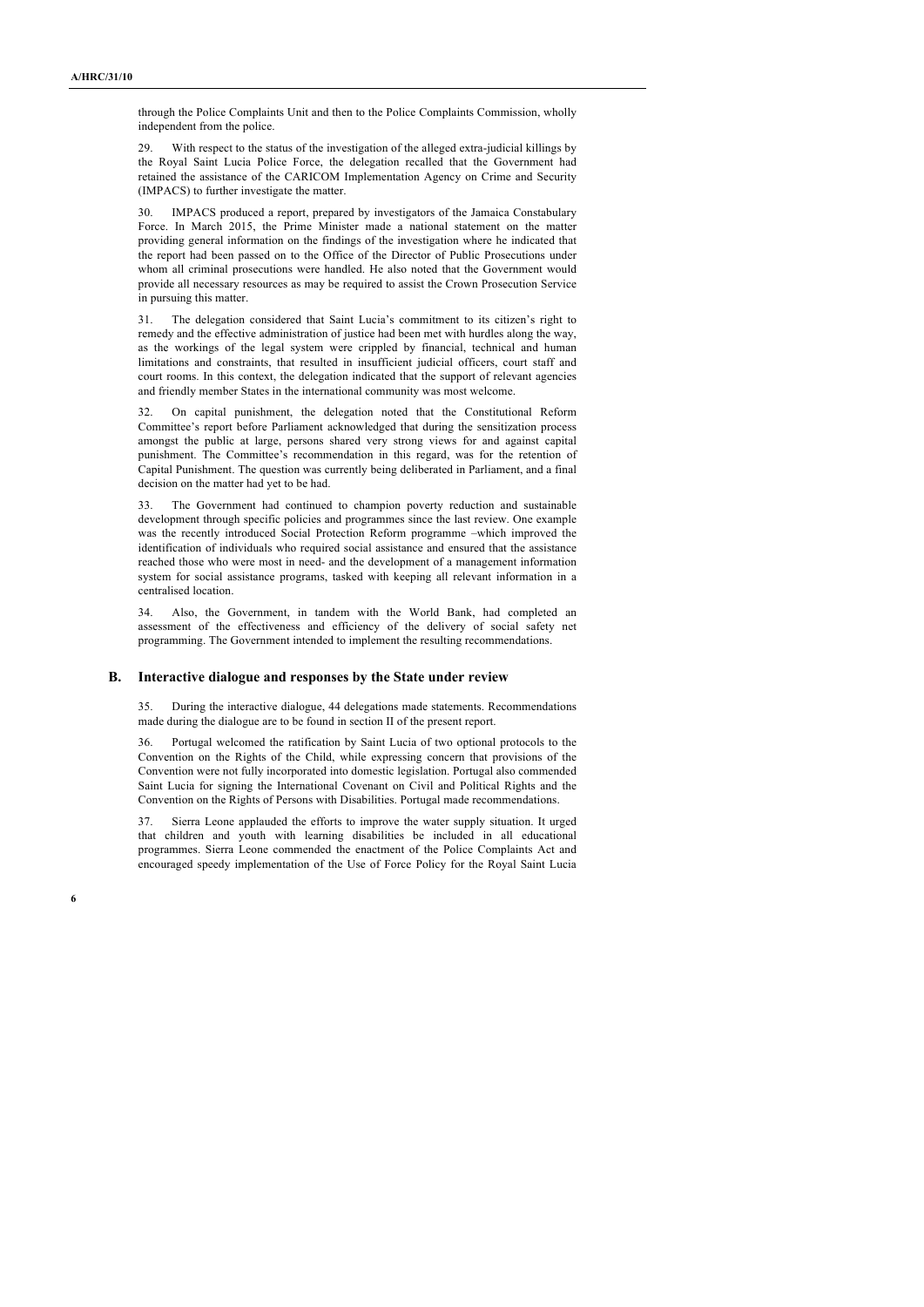Police. It encouraged domestication of the CRC and activation of the mandate of the National Action Child Protection Committee to guarantee the minimum age of criminal liability, to deal with discrimination against children born out of wedlock, juvenile justice and corporal punishment; and to ratify OP-CRC-IC. Sierra Leone enquired on the role that civil society played in addressing human rights and. It made recommendations.

38. Slovenia welcomed the adoption by Saint Lucia of programmes to include marginalized youth in education and to reduce the number of drop-outs. Slovenia commended Saint Lucia for engaging in awareness raising activities against corporal punishment as well as training sessions and parenting programmes to promote alternative forms of punishment, while it remained concerned that corporal punishment remained illegal. Slovenia expressed concern at the persistence of child labour and at the lack of constitutional prohibition of discrimination on the basis of sexual orientation and gender identity which allowed for LGBTI persons persecuted and harassed on a daily basis. Slovenia noted with regret that Saint Lucia had still not become a party to several core human rights treaties. Slovenia made recommendations.

39. South Africa was encouraged that Saint Lucia intended to meet its obligations on the ratification of international instruments and on reporting, despite capacity constraints. South Africa welcomed the major strides made in ensuring the empowerment of women and that women in rural areas had better access to education and vocational training programmes. It also welcomed the affirmation of the rights of all children to receive an education and the prohibition of students being refused admission to schools on any discriminatory grounds. South Africa was further encouraged to note that the Constitution of Saint Lucia prohibited discrimination on the basis of sex, race, place of origin, political opinion, colour or creed. It made recommendations.

40. Spain recognized the efforts and proactive policies of Saint Lucia for the recognition and protection of human rights, including the ratification of both OP-CRC and the signature of ICCPR and CRPD. Spain expressed its appreciation for the non-application of the death penalty in Saint Lucia and for the Government's efforts to combat gender discrimination. Spain made recommendations.

41. Trinidad and Tobago noted with satisfaction that Saint Lucia since the first universal periodic review in 2011 had accorded increased commitment to the protection and promotion of human rights, despite the daunting challenge of the lack of financial and technical resources required to fully cater to the human rights needs of its citizens. Trinidad and Tobago was pleased to note the legislative advances made to protect the rights of children, and in particular the establishment of the National Action Child Protection Committee (NACPC) in 2012. Trinidad and Tobago made recommendations.

The United States of America noted certain actions taken to reform the Police Force since the alleged extrajudicial killings in 2010-2011. It remained deeply concerned at the apparent continued impunity for officers possibly involved in the alleged extrajudicial killings, and the resulting lack of accountability and diminished respect for law enforcement and the rule of law. It asked whether any special investigative committee had been established, as noted in the Prime Minister's March address, to investigate those allegations and implement the recommendations of the CARICOM-IMPACS report. It remained concerned at the criminalization of same-sex sexual conduct between consenting adults, which contributed to pervasive discrimination against lesbian, gay, bisexual, transgender, and intersex persons. It made recommendations.

43. Uruguay praised that Saint Lucia acceded to the Protocol to Prevent, Suppress and Punish Trafficking in Persons, especially Women and Children, ratified the two optional protocols to the CRC and signed the ICCPR. It welcomed the efforts of the Government to ensure the full realization of the right to drinking water and the measures adopted on gender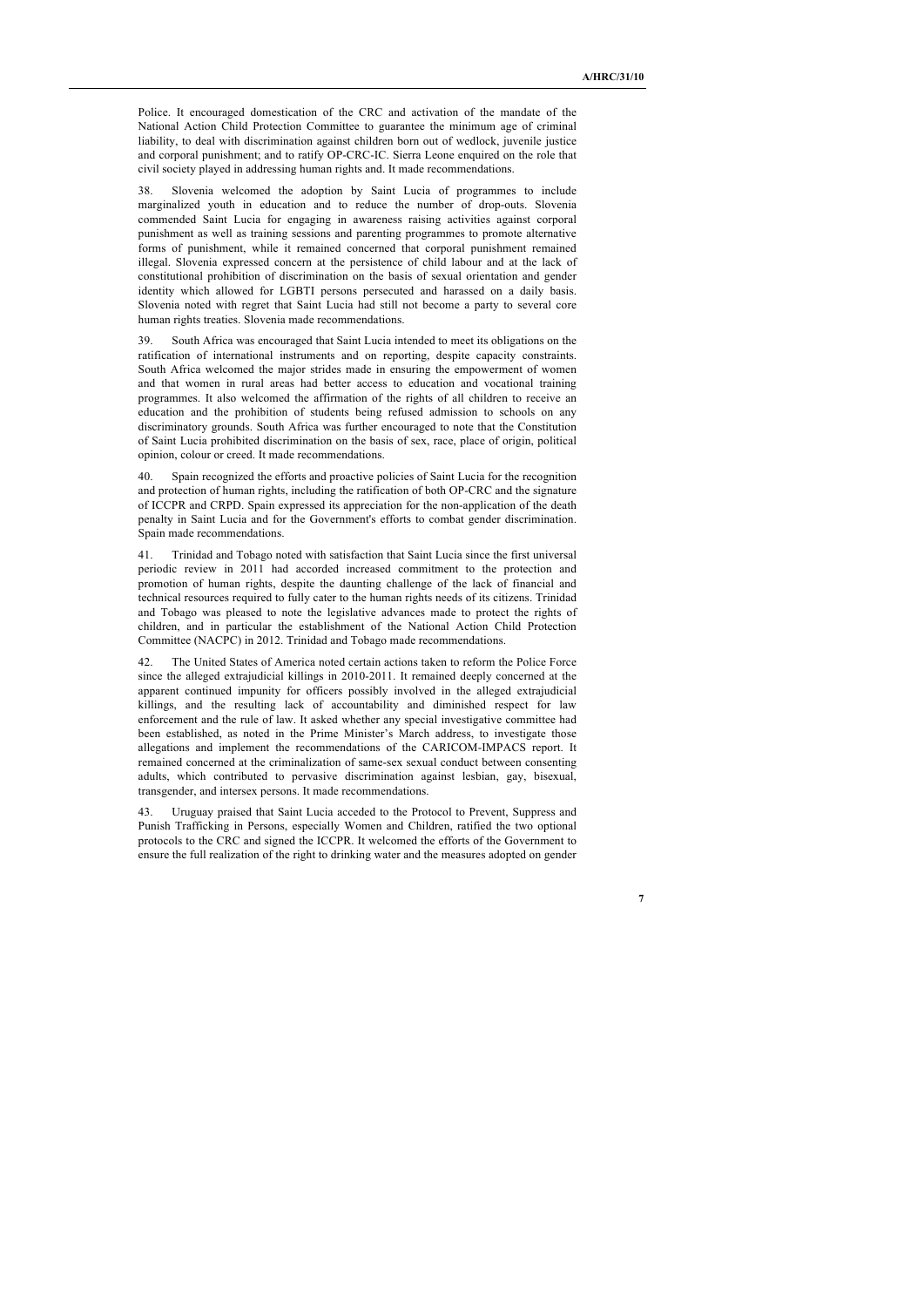equality. It welcomed the promotion of male participation in child care, the efforts to improve access to education and the provision of free obstetric and maternal and child health services. Uruguay made recommendations.

44. The Bolivarian Republic of Venezuela considered that the participation of Saint Lucia in the UPR was a clear demonstration of its commitment with Human Rights and appreciated the efforts to implement the recommendations accepted during the first review. Saint Lucia had implemented major legislative and administrative measures that had strengthened its framework for protecting human rights, including the accession to the Protocol to Prevent, Suppress and Punish Trafficking in Persons, especially Women and Children and the subsequent enactment of the law against trafficking. Despite the impact of the economic crisis, Saint Lucia had undertaken initiatives to reduce poverty such as the program for public assistance that provided medical aid and care to more than 2,400 poor households. Venezuela made recommendations.

Algeria appreciated efforts undertaken to better the economic situation in Saint Lucia, in spite of the consequences of the economic crisis, as well as the adoption of a review programme on social security for the purpose of its improvement. It called upon the international community to provide the necessary technical assistance and strengthen capacities to enable Saint Lucia to take up the challenges related to human rights promotion and protection. Algeria made recommendations.

46. Argentina congratulated Saint Lucia for the 2013 campaign promoting universal and free and birth registration. Argentina noted with concern the persistence of sexual abuse of children, despite the measures taken by the authorities. Argentina made recommendations.

47. Armenia appreciated the steps undertaken towards the promotion of women's rights, combating the trafficking of persons, as well as the signing and ratifying of a few human rights instruments since Saint Lucia's first review. Armenia noted that there were still remained a number of core international human rights instruments and treaties to be ratified. Armenia also noted that despite some progress in the promotion of the rights of the child, there were many cases of child abuse and neglect in the country. Armenia made recommendations.

48. Australia commended Saint Lucia for signing the Convention on the Rights of Persons with Disabilities. Australia acknowledged the positive steps Saint Lucia had taken to reduce poverty and foster economic growth. Australia remained concerned at on-going sexual and gender-based violence in Saint Lucia, including against minors. Australia asked Saint Lucia about the steps it had taken to address discrimination on the grounds of sexual orientation and gender identity since the last periodic review. Australia called on Saint Lucia to promote equality and non-discrimination. While noting that the death penalty had reportedly not been imposed in Saint Lucia since 1995, Australia expressed concern that the penalty still existed in legislation. Australia made recommendations.

49. Bahamas was pleased to note that despite the challenges faced by Saint Lucia significant strides have been made to ensure that the basic human rights of the people of Saint Lucia were protected. Bahamas welcomed the numerous national policies, programmes, plans and initiatives undertaken and envisaged in such critical areas as housing, food security, social protection, education and health. Bahamas noted the positive trajectory on women's empowerment, particularly with respect to the participation of women in politics. Bahamas expressed appreciation for the steps taken by Saint Lucia to establish partnerships both bilateral as well with various United Nations Funds, Programmes and Specialized agencies to support Government efforts to promote and protect human rights. Bahamas made a recommendation.

50. Barbados noted the severe constraints placed on small states to meet its obligations under human rights instruments, notwithstanding the paucity of financial, administrative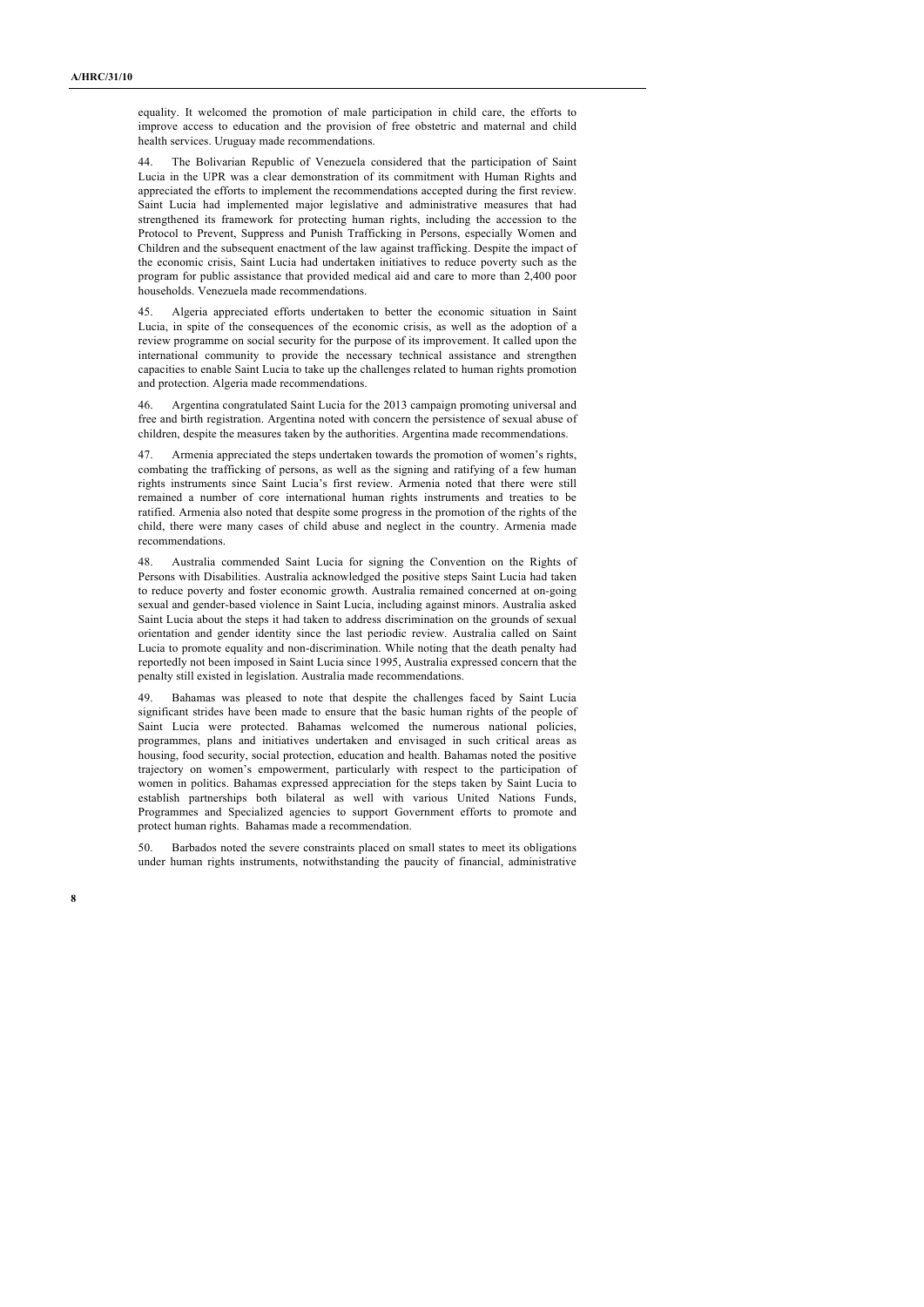and technical resources. Barbados commended Saint Lucia for protections afforded by the Constitution against and for condemnation of violence against all persons. Barbados applauded the efforts to bring women into the mainstream of society through access to educational and vocational training, with an emphasis on women in rural areas. Barbados noted the attention given to enhancing the security of citizens with the enactment of the Police Complaints Act, which provided for an independent investigation where allegations of excessive use of force have been made by any member of the public. Barbados made a recommendation.

51. Maldives expressed understanding for challenges and constraints faced by Saint Lucia as a small island developing state and applauded the commendable progress made. It was pleased to see Saint Lucia had addressed gender equality through numerous initiatives and most notably through education to ensure women achieve higher levels of empowerment. It also congratulated Saint Lucia for its work in ameliorating its health sector, such as through the establishment of the National Action Child Protection Committee in 2012; and further commended the introduction of the Single Mothers in Life Enhancement Skills programme in 2012 and of the National Social Protection Policy in 2015. It appreciated efforts addressing issues related to the education of children. The Maldives made recommendations.

52. Canada noted that Saint Lucia accepted Canada's UPR recommendation to ensure the prompt, thorough investigation of alleged acts of violence against individuals because of their sexual orientation. Canada requested an update on progress in that regard. Canada made recommendations.

53. Chile drew attention to the implementation of social programs for improving the quality of life of Santa Lucians, including the implementation of a vast housing program and the expansion of access to safe water and sanitation. Chile valued the measures to alleviate the discrimination against the LGBT population. Chile made recommendations.

54. Colombia noted the commitment of Saint Lucia to implement the recommendations received during the first cycle of the UPR and welcomed the establishment, in 2012, of the National Action Committee for the Protection of the Child. It also praised the work to create a universal health insurance. Colombia made available to Saint Lucia its experience in the field of human rights. Colombia made recommendations.

55. Costa Rica recognized the economic and institutional constraints faced by Saint Lucia to meet many of its international obligations and welcomed the constructive spirit of the Government during the UPR exercise. It expressed concern about the underrepresentation of women in political decision-making positions and the weakness of the justice system which should be strengthened within the framework of a progressive development of human rights institutions. Costa Rica considered that Saint Lucia could benefit from the technical assistance and cooperation with the universal human rights system and hoped that the Government would gradually further interact with it, for instance, through ratifications of international human rights agreements to which it is not a party yet. Costa Rica made recommendations.

56. Cuba thanked Saint Lucia for the presentation of the national report which showed the commitment of the authorities with the UPR. Cuba welcomed the efforts of Saint Lucia to further improve the economic, social and cultural rights of the population such as the adoption of a policy of food security aimed at reducing hunger and providing greater access to affordable, nutritious and quality food; the policy and national strategic action plan for housing and the continued implementation of the public assistance program. Cuba noted the country's progress in the empowerment of women and the increased efforts to promote and protect the rights of vulnerable groups such as persons with disabilities and the elderly. Cuba made recommendations.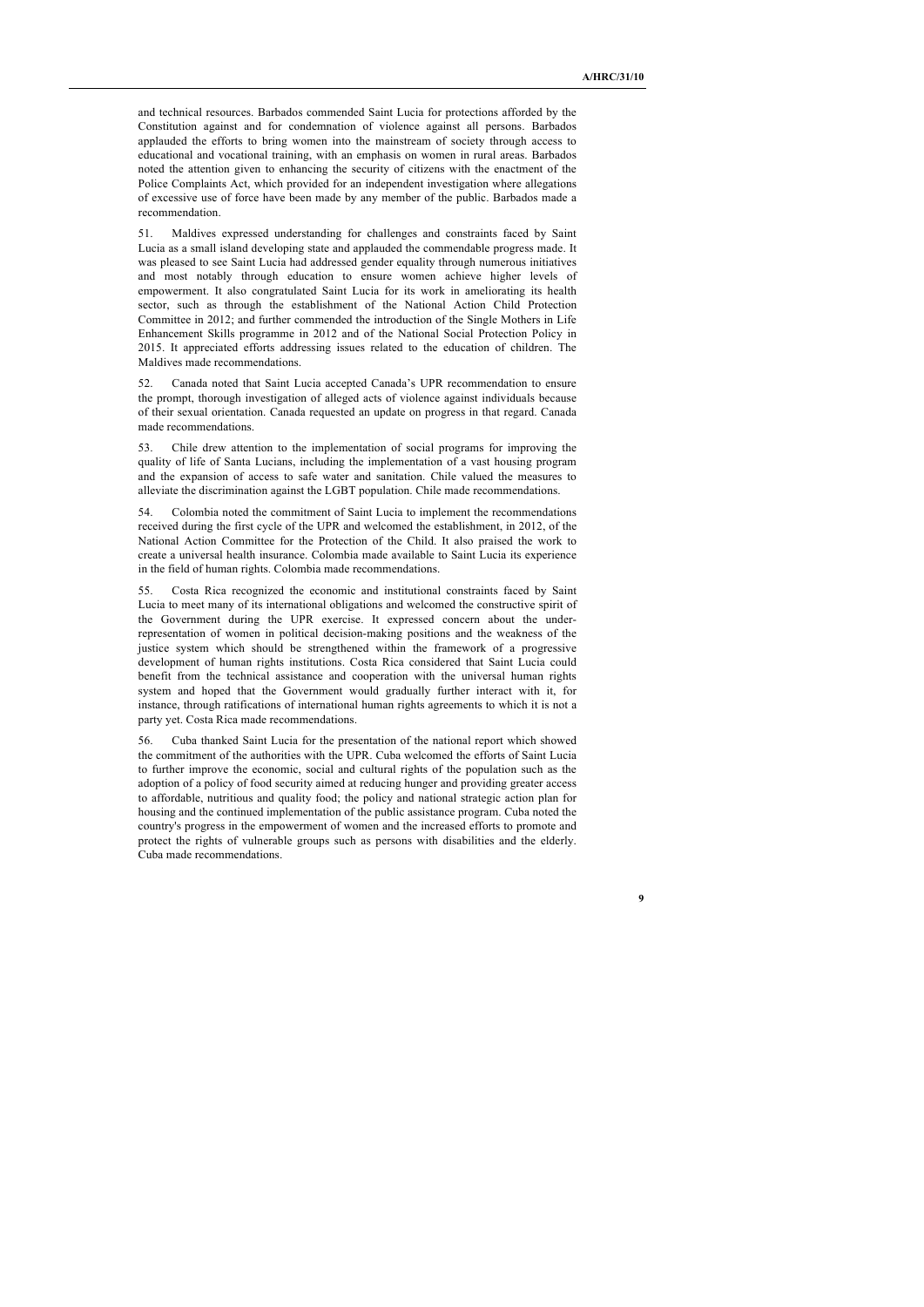57. Denmark commended Saint Lucia for its engagement in the UPR process and for having demonstrated progress in the protection and promotion of human rights since its last review. Denmark noted that Saint Lucia during its first UPR took note of recommendations to ratify CAT. Denmark still held the strong hope that Saint Lucia would join the 158 current State Parties to that Convention. Denmark welcomed the engagement of Saint Lucia in the recent seminar in Costa Rica organized by the Convention against Torture Initiative, and hoped that the initiative - which worked through government to government exchange and cooperation – could continue being useful to the Government of Saint Lucia in advancing on that issue. Denmark made recommendations.

58. Djibouti welcomed progress made in the implementation of the recommendations accepted by Saint Lucia during previous UPR and noted the human rights achievements. It encouraged Saint Lucia to implement its National Strategic Plan for Health. Djibouti made recommendations.

59. Ecuador commended the ratification of OP-CRC-SC and the policies to promote and protect the rights of vulnerable groups, including persons with disabilities and seniors. Ecuador also praised the Government's efforts to combat extreme poverty, in particular the 2014 policy on food security and nutrition, providing greater access to affordable, nutritious, safe and quality food. Ecuador made recommendations.

60. France made a statement and recommendations.

61. Georgia welcomed the signature of the International Covenant on Civil and Political Rights by the Government of Saint Lucia. Georgia also welcomed the signing of the Convention on the Rights of Persons with Disabilities and encouraged Saint Lucia to ratify it. Georgia commended the efforts of the Government to address difficulties related to access to food. Georgia made recommendations.

62. Germany commended Saint Lucia for ratifying the two Optional Protocols to the CRC and for its efforts to introduce various bills as part of the Family Law and Domestic Violence Legal and Judicial Reform Project of the Organization of Eastern Caribbean States. Germany expressed concern that consensual sexual activities between adults of the same sex continued to be illegal under the law, even though there seemed to have been no convictions in the recent past. Germany considered it unfortunate that Saint Lucia had failed to raise public awareness about discrimination against people on the ground of their sexual orientation, despite accepting a recommendation to do so during its last UPR. Germany made recommendations.

Ghana applauded Saint Lucia for accepting many of the recommendations to ratify a number of important treaties during its last UPR cycle, such as the ratification of the Rome Statute of the International Criminal Court. Ghana was concerned at reported allegations of extra-judicial killings by the police as well as gender-based violence and discrimination against women. Ghana made recommendations.

64. Guatemala welcomed the establishment, in 2012, of the National Action Committee for the Protection of the Child, the adoption, in 2010, of the Law to combat Trafficking and the adoption, in 2014, of a policy of food security and nutrition. Guatemala shared CRC's view regarding the importance of having an independent human rights national monitoring mechanism in accordance with the Paris Principles. Guatemala stressed CRC's concern on the situation of children of foreign migrants, especially undocumented immigrants, as well as the obstacles and discrimination that they could be subject to. Guatemala made recommendations.

65. Haiti applauded Saint Lucia's hard work, given resource constraints, in the advancement of human rights. It made recommendations.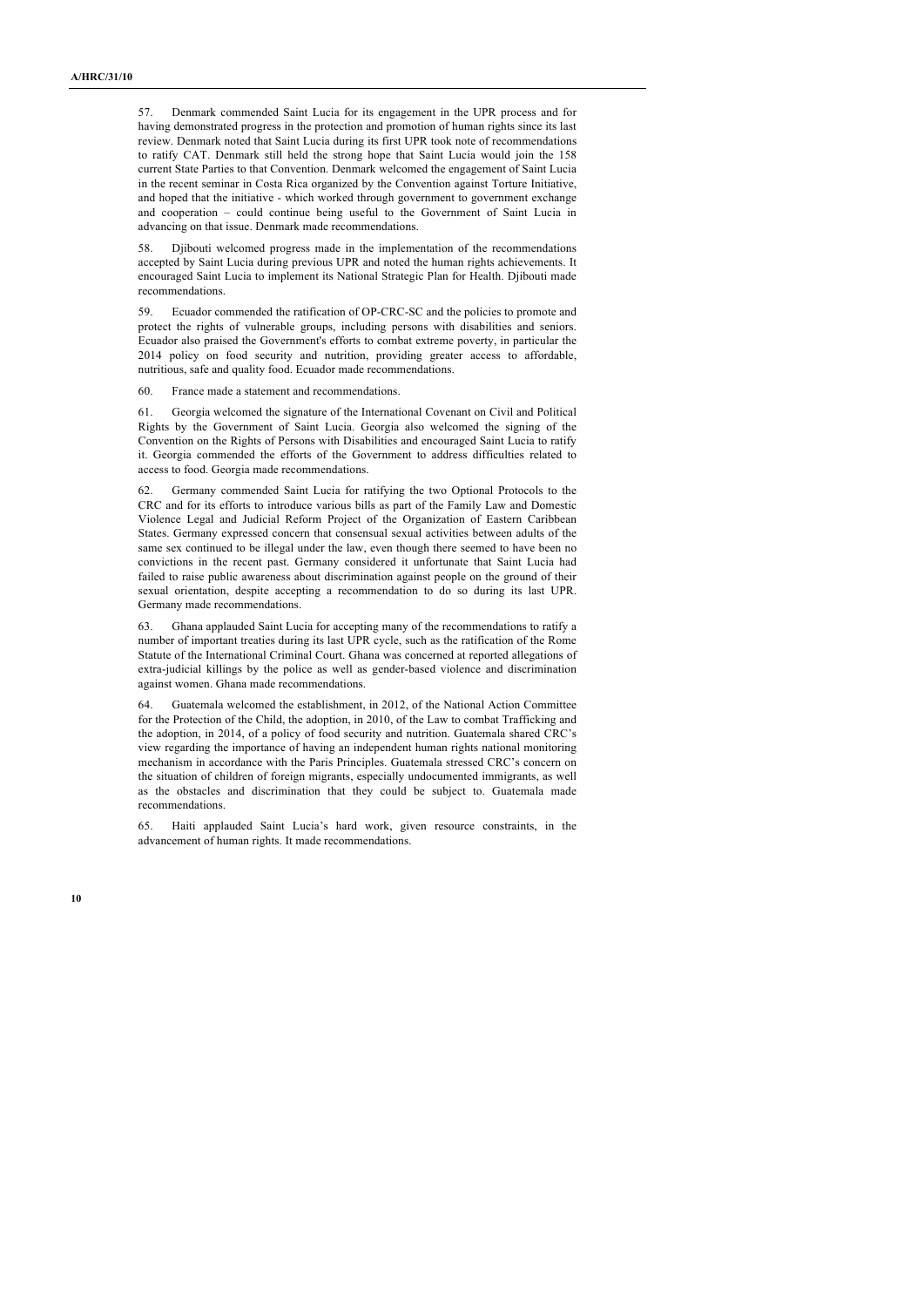Indonesia commended Saint Lucia for ratifying the two Optional Protocols to the Convention on the Rights of the Child and the Palermo Protocol as well as for considering the establishment of the National Task Force on Trafficking of Persons. Indonesia noted the challenges facing the Government and noted the efforts made to combat acts of torture and cruel, inhuman or degrading treatment, which had become a national priority. Indonesia made recommendations.

67. The Saint Lucian delegation highlighted that the Government had ratified or acceded to five international instruments that were the object of recommendations during the first review. It recognized a number of ratifications were still outstanding and expressed the Government's full commitment to complete them within due course. Saint Lucia would continue welcoming the input of friendly member States to support its efforts towards ratification.

68. Concerning the rights of the child, the delegation reiterated Saint Lucia's commitment and continued efforts towards ensuring that every child was protected and treated equally.

Saint Lucia appreciated comments made by delegations in recognizing its limitations and called upon support and cooperation of member States to ensure achieving full implementation.

70. Ireland appreciated targeted training and awareness-raising campaigns regarding child sexual abuse and gender equality. It urged Saint Lucia to ratify several core human rights treaties and to request technical assistance to overcome capacity constraints. It urged Saint Lucia to extend a standing invitation to the Special Procedures and to establish a national human rights institution in accordance with the Paris Principles. It was concerned about reports of extrajudicial killings and by the retention of the role played by police officers in the Police Complaints Bill in determining complaints against the police. Ireland recognized the legal and constitutional reform. It encouraged further steps to prohibit discrimination on the basis of sexual orientation and to decriminalise consensual same-sex relations. Ireland made recommendations.

Jamaica noted efforts made in improving access to food, water and housing. It commended Saint Lucia for its determination to address issues related to the reporting and coordination of human rights, by soliciting assistance from UNDP. It applauded initiatives such as the introduction of recorded testimonies of vulnerable witnesses via video link; the planned introduction of a Police "Use of Force Policy"; launching a Child Disability Grant; and establishing a Vulnerable Persons Team within the Police and a National Health Helpline. Jamaica commended Saint Lucia for its utilisation of regional mechanisms in pursuing its human rights agenda, which demonstrates confidence in expertise available in the Caribbean region and augurs well for the continued sharing of best practices. Jamaica made recommendations.

72. Brazil congratulated Saint Lucia for joining, in 2014, the Zero Hunger Challenge in collaboration with the Food and Agriculture Organization and the Brazilian Government. Brazil believed Saint Lucia was on the right path by gearing its agricultural production to food security, involving all relevant stakeholders from both the public and private sectors. Brazil was pleased that Saint Lucia had signed important human rights instruments such as the Palermo Protocol, the International Covenant on Civil and Political Rights, the Convention on the Rights of Persons with Disabilities and that it had ratified two optional protocols to the Convention on the Rights of Child. Brazil made recommendations.

73. Mexico welcomed the social policy towards vulnerable groups, while recognizing the resources' constraints faced by the Government. Mexico welcomed the adoption of the policy of food security and acknowledged the challenges faced by Saint Lucia. It noted the efforts to modernize the health infrastructure, and to improve access to housing and water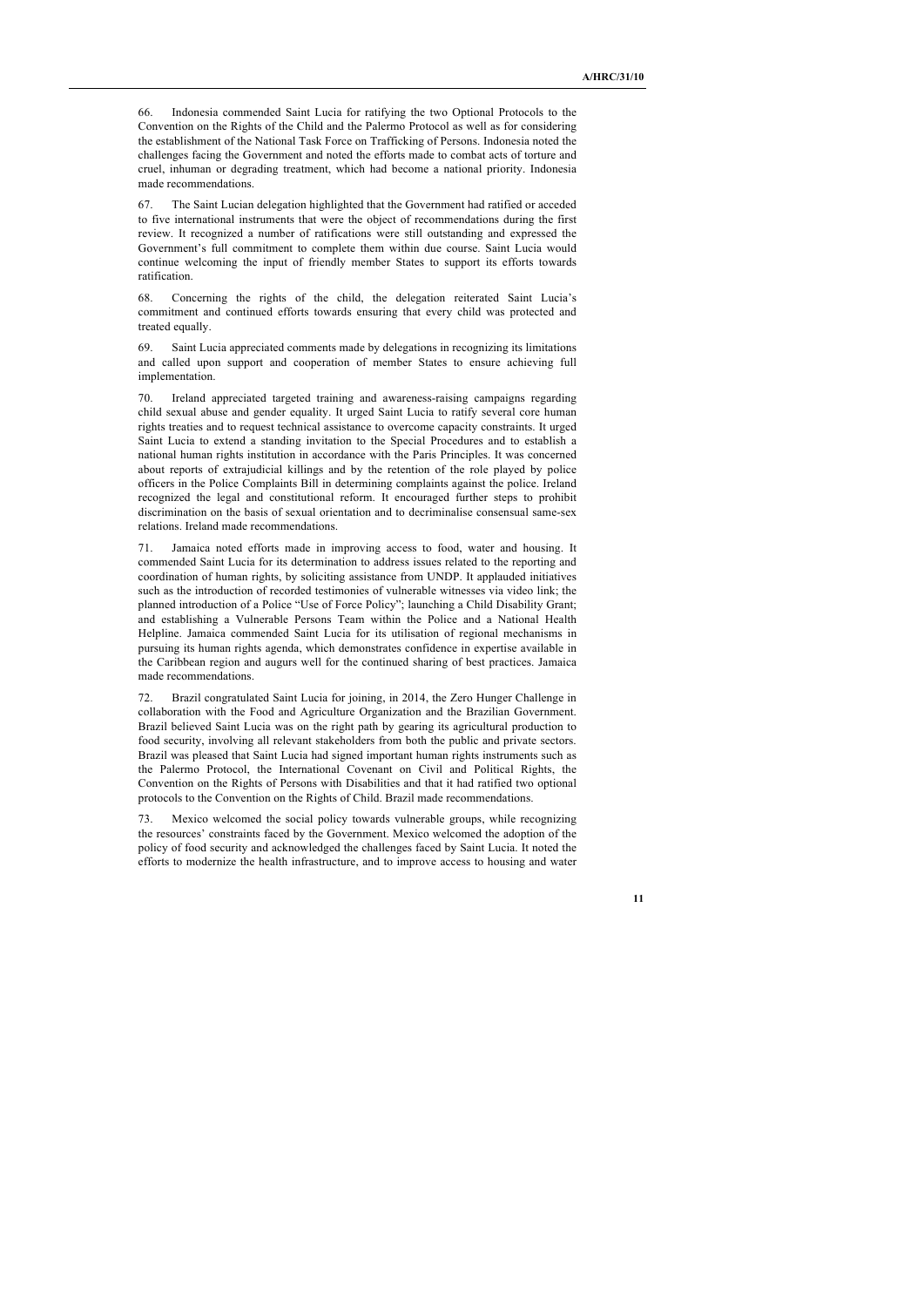supply services. Mexico praised the implementation of the Labour Code as well as the process of drafting of bills related to the rights of children and domestic violence. Mexico urged Saint Lucia to continue these efforts to strengthen the legal system. Mexico welcomed the information provided during the interactive dialogue on the parliamentary debate on the death penalty. It made recommendations.

Montenegro commended efforts made to strengthen the institutional and strategic human rights framework. It welcomed activities to restrain domestic and gender based violence through the establishment of a Women Support Center for victims, and awareness raising campaigns and training programs empowering children and victims to report cases of sexual offences. In this context, it appreciated the broad multisectoral approach. Montenegro noted concerns of the Committee on the Rights of the Child and asked Saint Lucia whether action had been undertaken to effectively monitor the implementation of child labour laws and places of work, and towards effective prosecution and punishment of child exploitation. Montenegro welcomed continued efforts with regards to health. It made recommendations.

75. Morocco welcomed the importance given by Saint Lucia to the socio-economic issues of combatting poverty. It noted with appreciation the efforts made towards gender equality; a better access to education and vocational training for rural women; the protection of women victims of domestic violence and improved access to free basic health care for rural women. Morocco made recommendations.

76. Namibia noted the challenges in realizing the right to clean drinking water and wished Saint Lucia success in realizing the joint initiative with Mexico to improve the water situation. It noted the signature of the ICCPR in 2011 and encouraged Saint Lucia to speed up its ratification. Namibia commended efforts to reduce and eradicate poverty and hunger, especially the Short Term Employment Program and feasibility studies on implementing the 'Zero Hunger' challenge. Namibia made recommendations.

77. The Netherlands expressed concern about the call made by some politicians for a return of the death penalty in light of rising crime rates. It welcomed the importance attached to women's rights, whilst being concerned that same-sex sexual activities between adults continue to be discriminated and criminalised. The Netherlands made recommendations.

78. Nicaragua highlighted the progress to increase the quality of life of Saint Lucia's citizens, including housing and sanitation programs, and the policies on food security and nutrition, employment and social protection. Nicaragua encouraged the Government to continue working on universal access to human rights in order to eliminate any discrimination among the most vulnerable groups. Nicaragua made recommendations.

79. Panama welcomed the Government's efforts, with Mexican assistance, to improve the supply of drinking water to the inhabitants of the Dennery district. It noted the 2011 policy and strategic action plan for housing, and the regularization program to solve the challenges associated with the proliferation of unplanned settlements in the country. Panama valued that in August of 2015 Parliament considered a report of constitutional reform that addressed issues such as the death penalty and corporal punishment. Panama made recommendations.

80. Paraguay appreciated the willingness of the Government to follow up on the recommendations accepted during the first UPR. Paraguay considered that the interinstitutional consultation launched to prepare the 2nd UPR was timely and necessary. It welcomed the collaboration with the Governments of Mexico and Brazil to address water and sanitation problems and encouraged Saint Lucia to continue working with other countries and international organizations. It expressed concern over the lack of an NHRI and encouraged the Government to consider the possibility of requesting bilateral or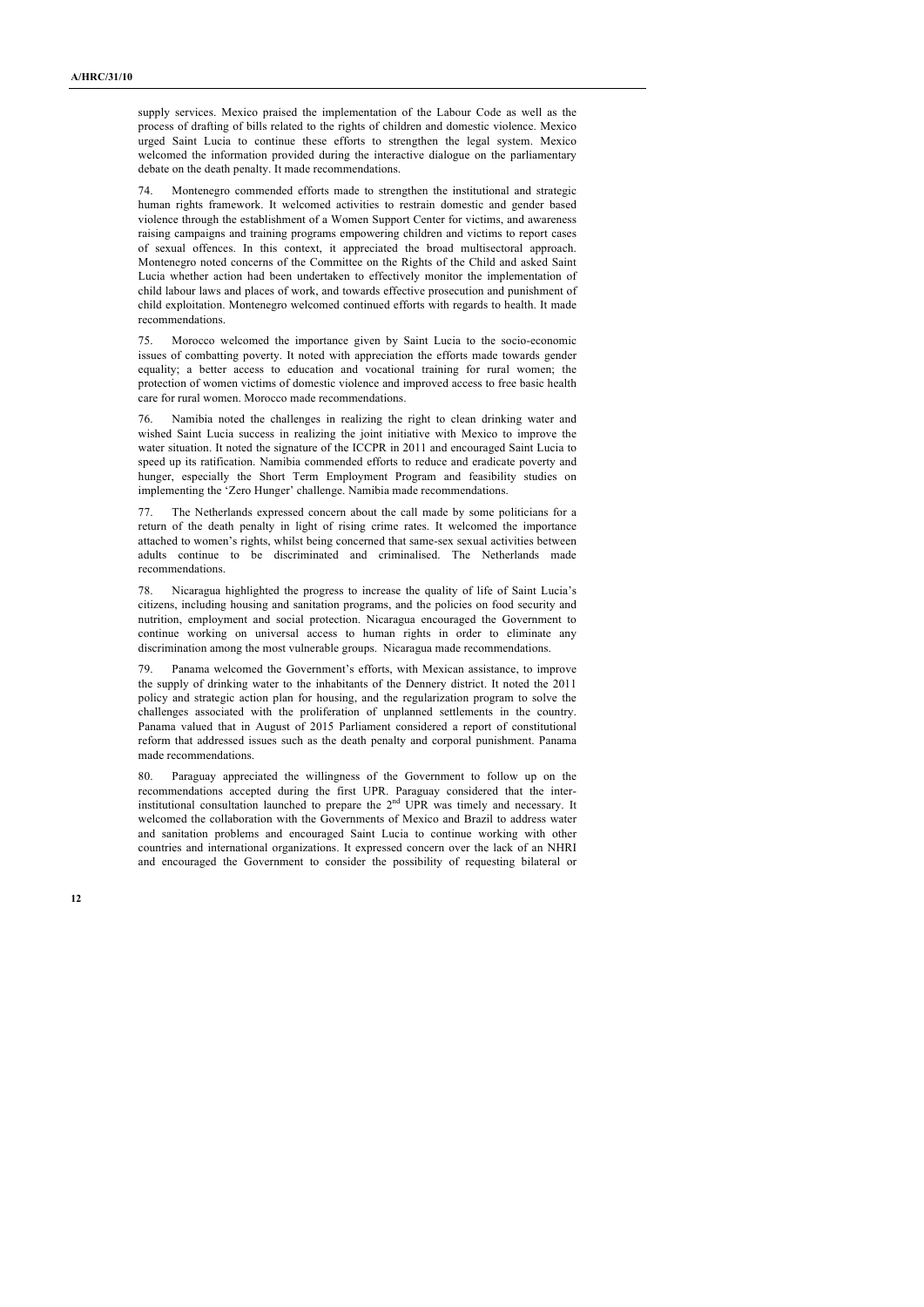OHCHR cooperation. Paraguay noted the high number of persons imprisoned before being sentenced and acknowledged the efforts that Saint Lucia had made to address this issue as a priority. Paraguay made recommendations.

81. The Philippines noted with appreciation the ratification of Optional Protocols to the CRC, the accession to the Palermo Protocol and the enactment of legislation to criminalize trafficking in persons. It recognized challenges faced by Saint Lucia as a small island developing state vulnerable to climate change and commended its commitment to work with development partners to advance socio-economic rights. The Philippines appreciated steps taken to address gender parity, including in education, as well as efforts to implement the National Strategic Plan for Health and to introduce reforms in the juvenile justice system. It expressed interest to hear about Saint Lucia's experience in human rights education and training of law enforcement officials. The Philippines made recommendations.

The United Kingdom of Great Britain and Northern Ireland encouraged a more transparent and timely response from Saint Lucia to the IMPACS report into allegations of extra-judicial killings by officers of the Police. It was pleased at the approved 'Use of Force Policy'. It encouraged the government to: continue to develop its human rights training for law enforcement officers; put in place strong channels of oversight, monitoring and communication between police and child protection agencies to develop a more effective response to the abuse of children; and to promote a culture of tolerance and to take concrete domestic action to end all discrimination, including gender-based discrimination and discrimination against lesbian, gay, bisexual and transgender people. It made recommendations.

83. The delegation of Saint Lucia acknowledged the comments made by a number of delegations with regard to the impact of climate change. It invited the Working Group to take note of the devastating impact and the devastating effects of climate change on a small island developing State islands like Saint Lucia and the reality that from time to time Governments, like the Government of Saint Lucia, had to prioritize and re-prioritize even in the context of seeking to achieve their international commitments and obligations.

84. The delegation wished to place in record the intention of Saint Lucia to take cognizance of the recommendations made and concerns expressed. It considered a privilege to participate in the UPR review process and viewed it as a fundamental instrument for securing and safeguarding the human rights of all the citizens of the island.

85. The delegation recalled that Saint Lucia was a young democracy, only 36 years old, which was at a critical stage of its democratic development. The incorporation of the people centred 2030 agenda and the process of reforming the constitution would impact every citizen in Saint Lucia. The Government's yardstick for measuring the success of these processes was to ensure that the benefits to be derived would always be within the reach of its people, for this generation and generations to come.

86. It was the hope of the delegation that following the review, there would be an opportunity to engage the international community inclusive of UN Agencies on ways and means to assist Saint Lucia in mitigating some of its challenges.

87. The Universal Periodic Review was a useful mechanism to assist Saint Lucia in keeping track of the work that it had already engaged in and highlight areas where obstacles slowed it down.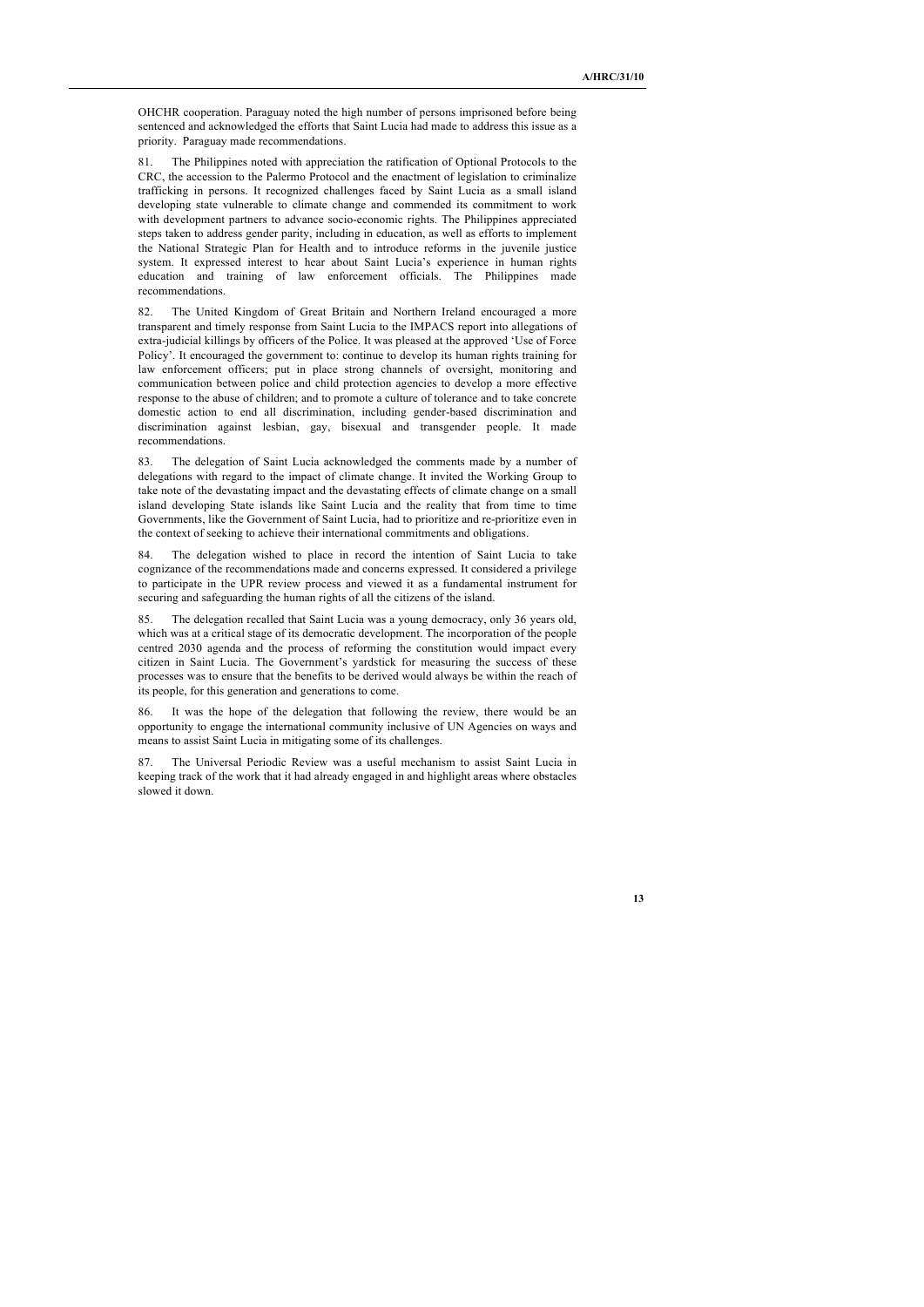#### **II. Conclusions and/or recommendations**∗∗

88. **The following recommendations will be examined by Saint Lucia which will provide responses in due time, but no later than the 31st session of the Human Rights Council in March 2016:**

88.1. **Ratify the international human rights instruments to which it is not a party and bring its internal legal framework into line with international obligations (Trinidad and Tobago);**

88.2. **Strengthen its efforts to accede to international instruments to which Saint Lucia is not a party yet and strengthen its cooperation with the universal system of human rights in order to promote compliance with its obligations in this area, as previously recommended (Mexico);**

88.3. **Continue considering the ratification of the main human rights instruments to which it is not yet a party (Nicaragua);**

88.4. **Complete the internal procedure necessary for the ratification of ICCPR and CRPD, while putting in place the necessary mechanisms to proceed with the signature and ratification of other international human rights agreements that are still pending (Spain);**

88.5. **Ratify human rights conventions including ICCPR, ICESCR, CAT and OP-CAT (Sierra Leone);**

88.6. **Fully implement accepted recommendations from the first UPR concerning the ratification of ICCPR and its Optional Protocols, ICESCR and its Optional Protocol, as well as the accession to their inquiry and interstate complaints procedures, and CRPD (France);**

88.7. **Consider expediting steps to ratify the ICCPR, ICESCR, CEDAW and the CRPD, which are treaties that Saint Lucia accepted in the first cycle review to become a party to (Ghana);**

88.8. **Progress in the process of ratification of ICCPR, CRPD and the Optional Protocol to the CRC signed in 2011 (Chile);**

88.9. **Ratify core international human rights instruments, including ICCPR and its Optional Protocols, ICESCR, and CAT and its Optional Protocol (Germany);**

88.10. **Ratify and implement the remaining core human rights treaties, in particular ICESCR, ICCPR and CAT, as previously recommended (Slovenia);**

88.11. **Swiftly ratify ICCPR and CRPD (Portugal);**

88.12. **Ratify ICCPR (Georgia, Paraguay);**

88.13. **Ratify the Second Optional Protocol to ICCPR, aiming at the abolition of the death penalty (Montenegro);**

88.14. **Ratify the second Optional Protocol to ICCPR (Uruguay);**

88.15. **Establish a formal moratorium with a view to ratifying the Second Optional Protocol to the ICCPR (Australia);**

Conclusions and recommendations will not be edited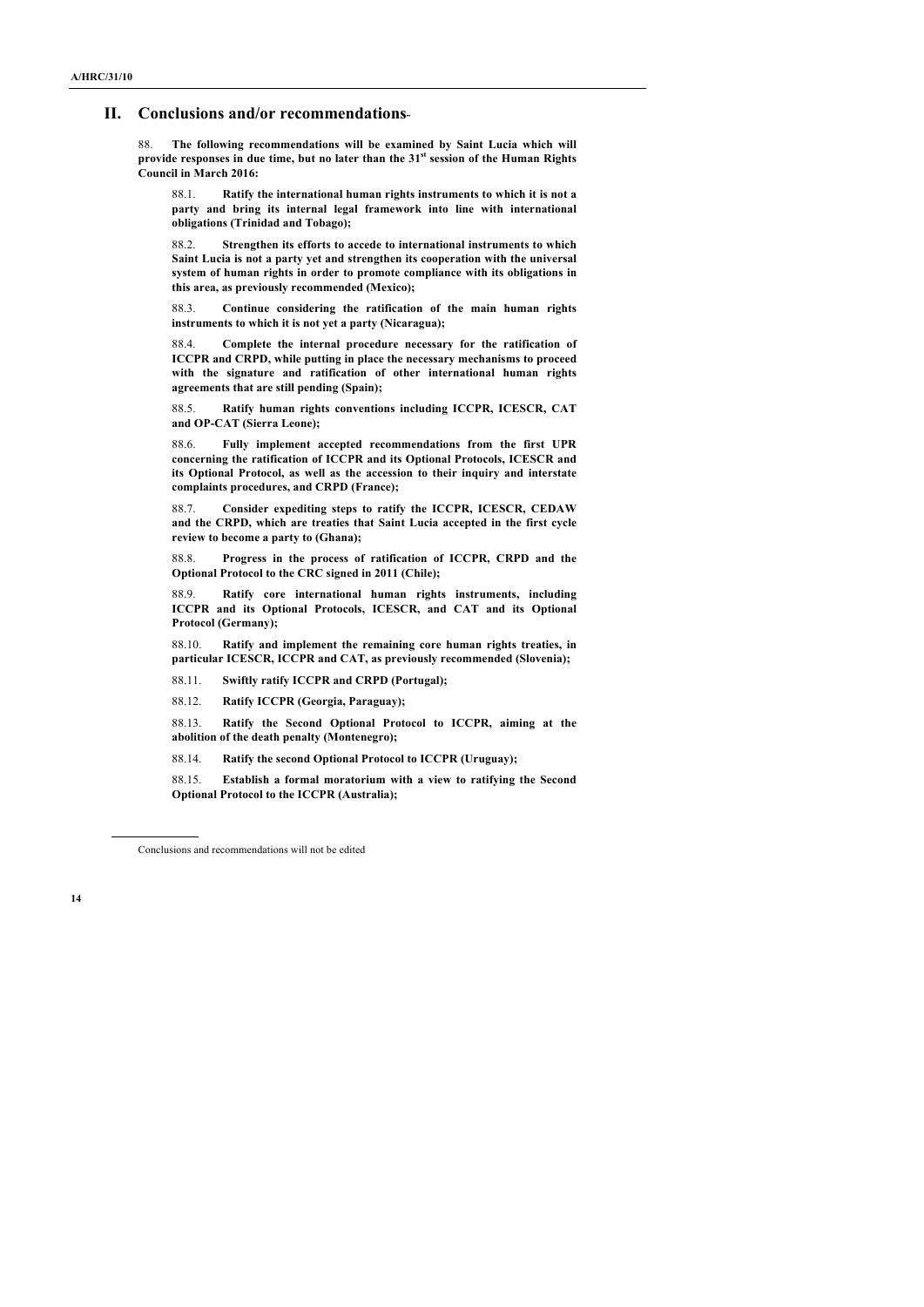88.16. **Sign the Second Optional Protocol to the ICCPR as well as establish a moratorium on executions with a view to formally abolishing the death penalty (Portugal);**

88.17. **Ratify and implement CRPD (Australia);**

88.18. **Consider ratifying CRPD (Morocco);**

88.19. **Consider ratifying OP-CRPD (Ecuador);**

88.20. **Ratify ICESCR (Algeria);**

88.21. **Accede to ICESCR (Paraguay);**

88.22. **Ratify CAT and its Optional Protocol, as well as ICESCR (Chile);**

88.23. **Ratify CAT and its Optional Protocol (Costa Rica) (Guatemala) (Uruguay);**

88.24. **Ratify the CAT (Denmark) (Montenegro);**

88.25. **Further strengthen the efforts to combat acts of torture and cruel, inhuman or degrading treatment, including to consider the ratification of the UN Convention against Torture (Indonesia);**

88.26. **Ratify ICPPED (Uruguay);**

88.27. **Consider ratifying ICPPED (Argentina);**

88.28. **Ratify ICRMW (Guatemala);**

88.29. **Ratify the Convention on the Prevention and Punishment of the Crime of Genocide (Armenia);**

88.30. **Fully align its national legislation with the Rome Statute of the ICC (Portugal);**

88.31. **Take legislative measures to fully implement the provisions of the CEDAW (Namibia);**

88.32. **Bring its laws in line with CRC (Portugal);**

88.33. **Strengthen implementation of its obligations under the Convention on the Rights of the Child by adopting legislation based on the Organization of Eastern Caribbean States model Children (Care and Adoption) Bill, model Status of Children Bill, and model Child Justice Bill (Canada);**

88.34. **Remove, in the process of legal and constitutional reform, any legal distinction between children born in and outside of marriage; amend its law to ensure that no person may be sentenced to the death penalty for a crime alleged to have been committed as a child; and prohibit corporal punishment in school and care settings as well as in detention (Ireland);**

88.35. **Take legislative measures to ensure non-discrimination against children in all settings and fully implement the provisions of the CRC (Namibia);**

88.36. **Set up a national human rights institution in conformity with the Paris Principles (Sierra Leone);**

88.37. **Establish a national human rights institution in accordance with the Paris Principles (Guatemala) (Mexico);**

88.38. **Establish a human rights institution (Algeria);**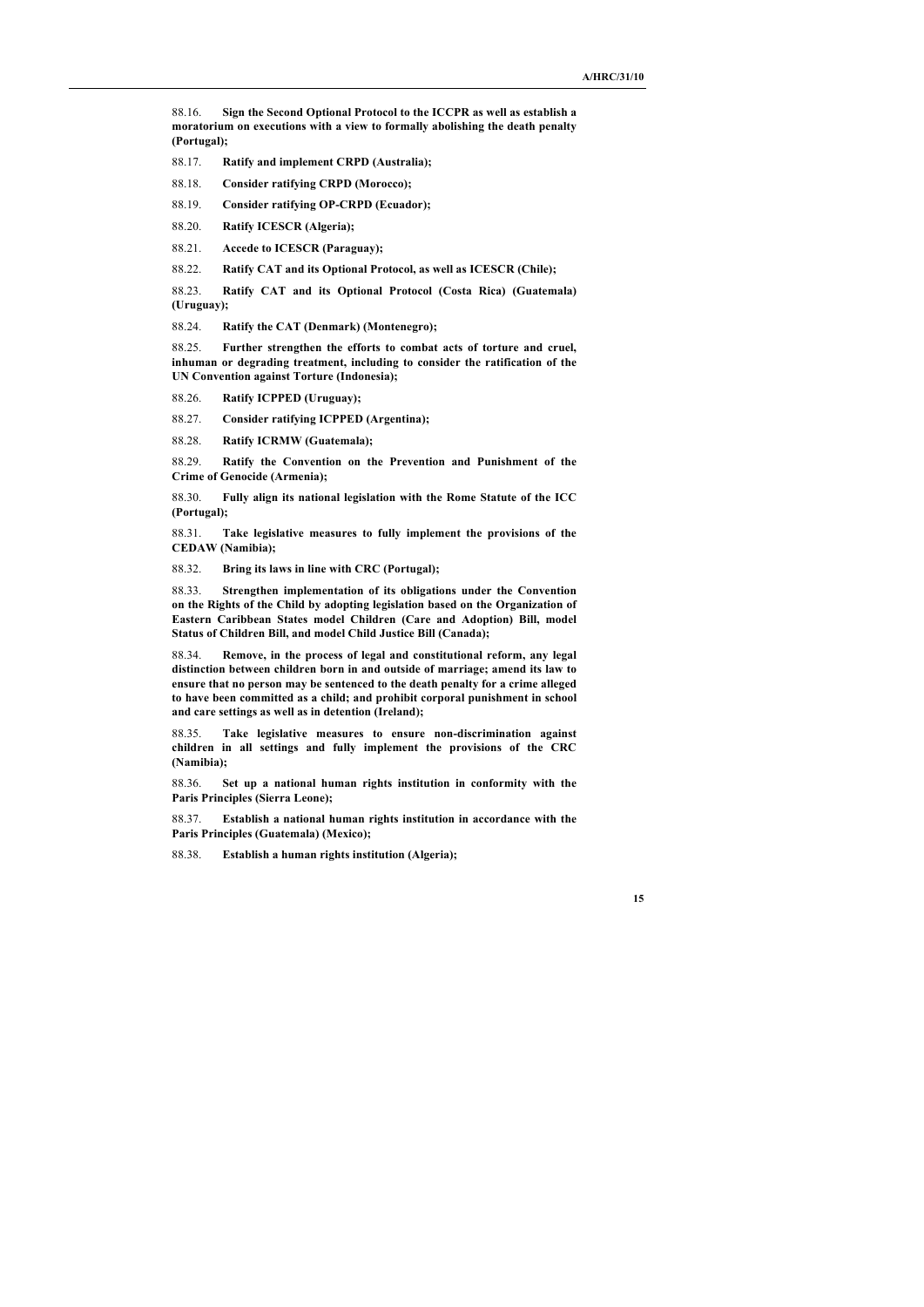88.39. **Take the necessary measures for the establishment of a National Human Rights Institution (Paraguay);**

88.40. **Continue its efforts in establishing a National Human Rights Institution, in line with the Paris Principles (Indonesia);**

88.41. **Redouble efforts to secure support from the UN and international organizations in establishing an independent national human rights institution in line with the Paris Principles (Philippines);**

88.42. **Explore diverse options to improve the coordination of human rights, including, but not limited to, the establishment of a single mechanism such as an NHRI (Jamaica);**

88.43. **Strengthen the office of the Ombudsman in the protection of the rights of nationals (Barbados);**

88.44. **Continue to successfully promote human rights by reinforcing and increasing the capacity of the Office of the Ombudsman (Haiti);**

88.45. **Provide the National Action Child Protection Committee (NACPC) with sufficient authority and resources to effectively implement and coordinate comprehensive, coherent and consistent child rights policies (Trinidad and Tobago);**

88.46. **Continue its efforts towards protecting the rights of women and children (Morocco);**

88.47. **Extend a standing invitation to the United Nations Special Procedures for human rights (Guatemala);**

88.48. **Seek financial and technical assistance from international sources, including from the OHCHR for implementing international human rights obligations and for facilitating human rights training and education (Sierra Leone);**

88.49. **Continue to avail itself of bilateral and international partnerships, including with various United Nations Funds, Programmes and Specialized Agencies, in areas which prove beneficial to the country (Bahamas);**

88.50. **Intensify its direct engagement with the OHCHR in order to ensure that the country receives coherent, appropriate, tailor-made assistance from the UN as a whole (Jamaica);**

88.51. **Engage closely with civil society in the follow-up on the recommendations of the Human Rights Council (Trinidad and Tobago);**

88.52. **Establish a system for monitoring international recommendations (Paraguay);**

88.53. **Enact comprehensive legislation that fully guarantees the application of the principle of non-discrimination and ensure the full enjoyment of all human rights by every member of society (South Africa);**

88.54. **Mainstream gender equality policies in the education sector, ensuring that gender issues and sensitivity training become an integral, substantive and mandatory component of all teacher training at all levels (South Africa);**

88.55. **Review the effectiveness of government mechanisms intended to support the achievement of gender equality (South Africa);**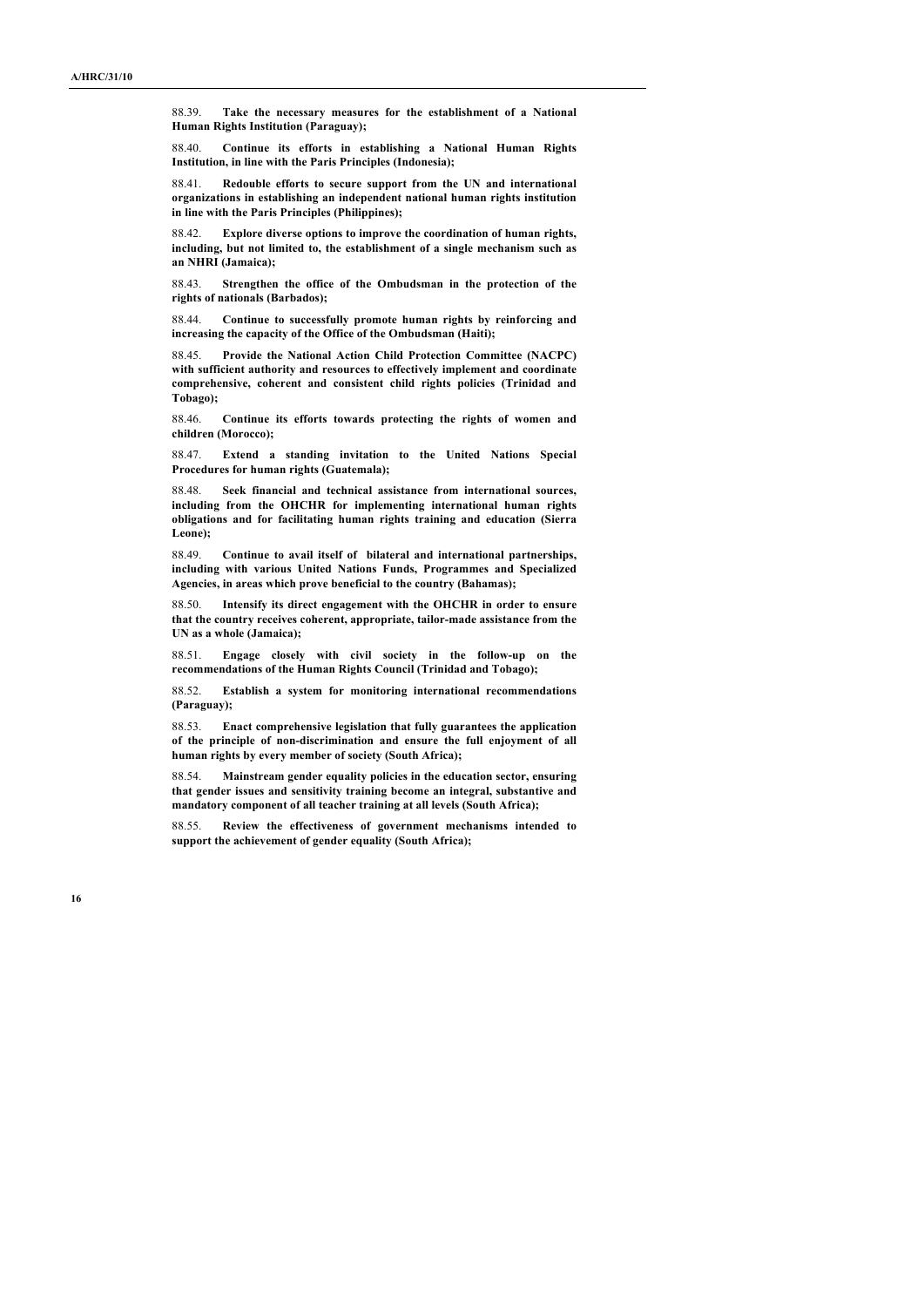88.56. **Systematically adopt policies that promote gender equality in the education sector and ensure that gender issues are included in education as an integral, substantive and mandatory component of the training of teachers and students in all levels (Panama);**

88.57. **Take active measures to review its national legislation with the aim of eliminating existing gender based discriminatory provisions (Namibia);**

88.58. **Ensure the implementation of gender equality policies, including through mainstreaming gender equality training in the education sector (Slovenia);**

88.59. **Strengthen the fight against discrimination based on sexual orientation or gender identity (France);**

88.60. **Adopt legislation prohibiting discrimination on the basis of sexual orientation and gender identity and repeal all legal provisions criminalizing sexual acts between consenting adults of the same sex (Slovenia);**

88.61. **Repeal all legislation which may discriminate against lesbian, gay, bisexual, transgender and intersex persons (Australia);**

88.62. **Introduce legal and practical measures aimed at eliminating discrimination against lesbian, gay, bisexual, transgender and inter-sex persons, including by raising public awareness of the issue, by passing appropriate anti-discrimination legislation and by repealing discriminatory legislation (Germany);**

88.63. **Take effective measures towards the prohibition of discrimination on the basis of sex, sexual orientation and gender identity, and holding accountable individuals responsible for acts of violence committed against LGBTI persons (Brazil);**

88.64. **Engage with civil society organisations representing lesbian, gay, bisexual, transgender and intersex persons to implement education on human rights and anti-discrimination awareness raising programmes, as well as reviewing legislation that is discriminatory to LGBTI and arbitrarily interferes with the right to privacy, as it encourages stigmatisation of LGBTI persons (Netherlands);**

88.65. **Implement the recommendations of its Constitutional Reform Committee and establish separate legislation to prohibit discrimination on the basis of sexual orientation (Canada);**

88.66. **Decriminalize consensual sexual relations between consenting adults of the same sex (Spain);**

88.67. **Decriminalize same-sex sexual conduct between consenting adults by reforming the penal code (United States of America);**

88.68. **Repeal laws and Penal Code provisions prohibiting and punishing consenting sexual relations between adults of the same sex (Uruguay);**

88.69. **Repeal all provisions criminalizing sexual relations between consenting adults of the same sex, and incorporate sexual orientation as a basis for unlawful discrimination in all areas of labour legislation (Chile);**

88.70. **Carry out campaigns of awareness and promotion of social change in relation to non-discrimination on the grounds of sexual orientation aimed, inter alia, to avoid homophobic aggression (Spain);**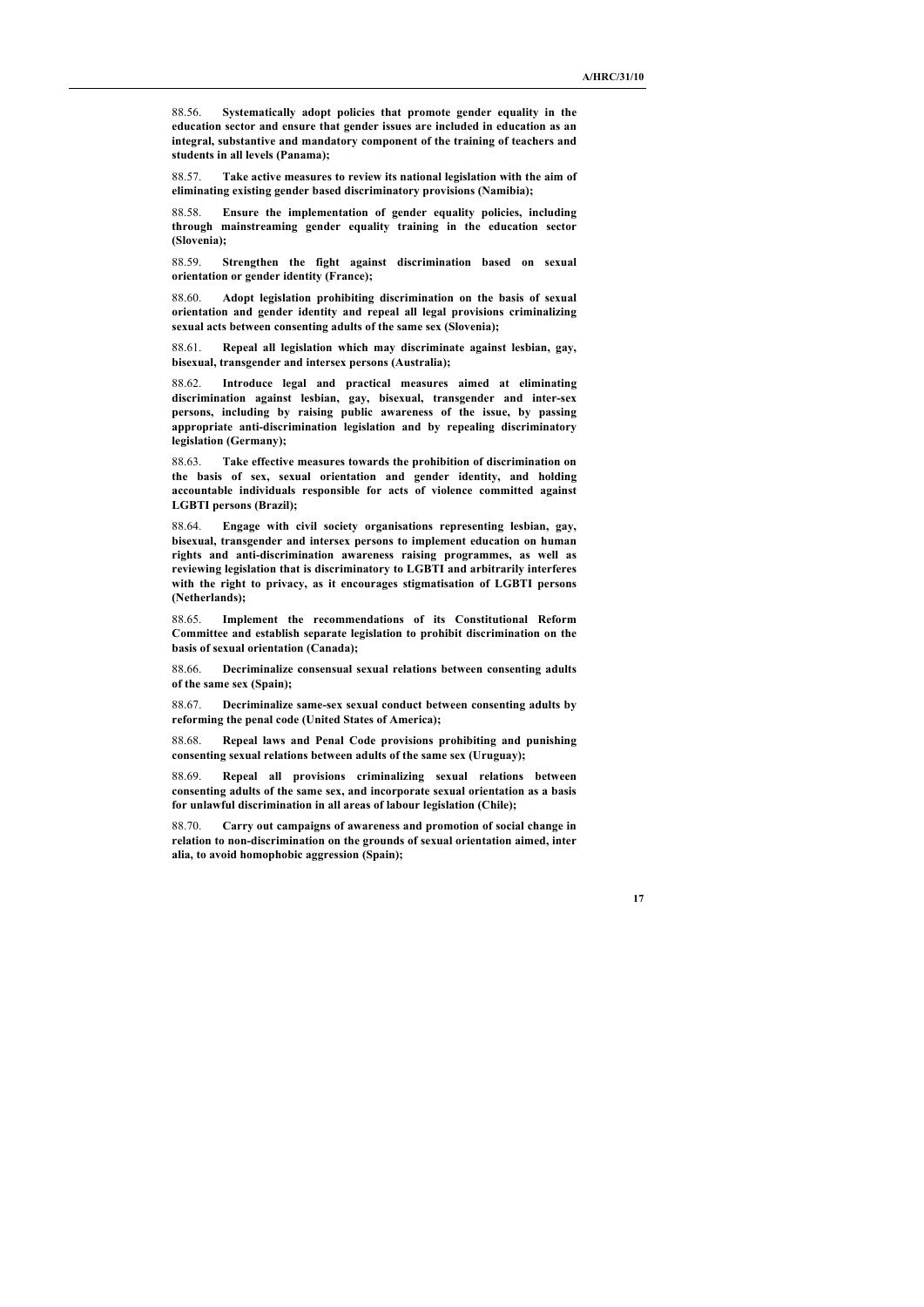88.71. **Carry out education and awareness raising programs on the human rights of LGBTI persons (Uruguay);**

88.72. **Establish an official moratorium on executions with a view to the definitive elimination of the death penalty from the legislation (Spain);**

88.73. **Take measures aimed at the abolition of the death penalty in law and commit to this abolition at the international level, particularly by voting in favour of General Assembly resolutions prescribing a moratorium on this punishment (France);**

88.74. **Take concrete steps aiming at abolishing the death penalty and, in the meantime, establish a moratorium to the practice, while engaging in awarenessraising campaigns on human rights, with a particular emphasis on the incompatibility between the death penalty and human rights (Brazil);**

88.75. **Continue its efforts to adopt necessary measures to abolish the death penalty (Mexico);**

88.76. **Take all necessary steps to formally abolish the death penalty (Netherlands);**

88.77. **Formally declare the moratorium or abolition of the death penalty (Paraguay);**

88.78. **Implement legislative measures to ensure that persons under 18 years cannot be subject to receiving the death penalty (Costa Rica);**

88.79. **Adequately implement its legislative framework addressing domestic and sexual violence, ensuring the inclusion of provisions on marital rape, as well as a specific definition of violence against women, as distinct from intrafamily, family or domestic violence (Portugal);**

88.80. **Continue with the awareness campaigns against gender discrimination, domestic violence and sexual assault and establish mechanisms to effectively act against this sort of aggressions (Spain);**

88.81. **Implement the recommendations of the Director of Public Prosecutions and adopt legislation allowing for prosecution of perpetrators of domestic violence without victim-lodged complaints (Canada);**

88.82. **Enact law to allow government authorities to independently prosecute alleged perpetrators of domestic and sexual violence (Haiti);**

88.83. **Continue its efforts to combat domestic violence and gender-based violence (Colombia);**

88.84. **Adopt measures reinforcing the fight against domestic violence (France);**

88.85. **Take legal and practical steps to protect women and children from domestic violence, for example by prohibiting corporal punishment of children in all settings, including the home (Germany);**

88.86. **Take all necessary measures to eliminate, in law and in practice, violence against women and corporal punishment of boys and girls (Mexico);**

88.87. **Take all the necessary measures to finalize the draft law related to domestic violence and children's rights, and submit it to the Council of Ministers for its adoption (Panama);**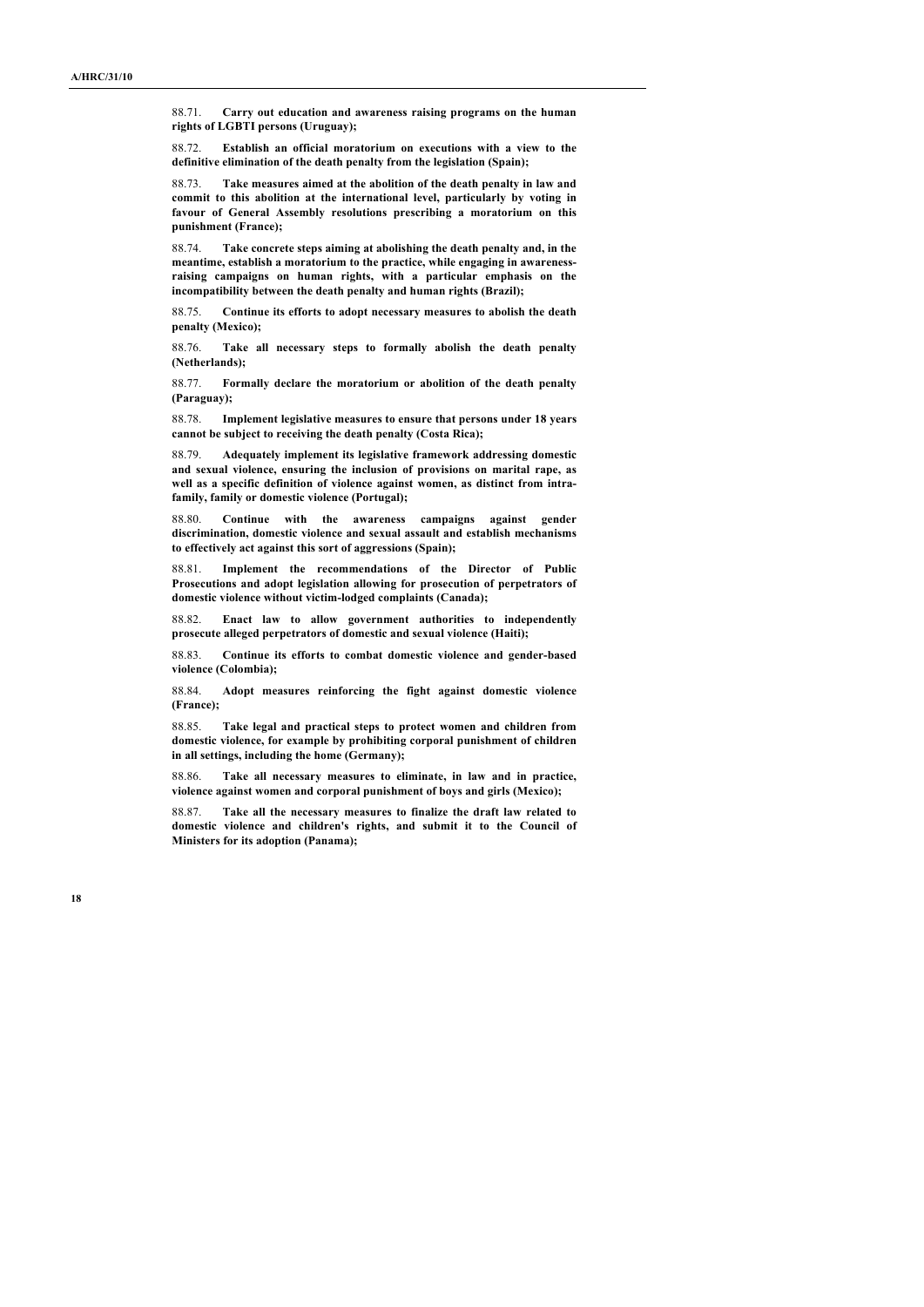88.88. **Better protect women and children from violence, including by: reviewing child protection systems; amending the Criminal Code to include a provision on marital rape; and prosecuting all alleged perpetrators of sexual and domestic violence (United Kingdom of Great Britain and Northern Ireland);**

88.89. **Continue to strengthen its human rights infrastructure by adopting legislation and programs that would protect women and children from domestic violence and other forms of abuse, in line with international standards (Philippines);**

88.90. **Increase efforts to seek assistance in establishing a centralized data registry, especially data on violence against women and children (Haiti);**

88.91. **Continue its efforts to ensure that all cases of child sexual abuse are reported before the justice, as well as the offer of complaint procedures that are effective, easily accessible and of a confidential nature for the victims (Argentina);**

88.92. **Take steps to combat child abuse and child labour (Armenia);**

88.93. **Strengthen its efforts to combat sexual exploitation of and sexual violence against children (Djibouti);**

88.94. **Adopt legislation explicitly prohibiting corporal punishment of children, as previously recommended (Slovenia);**

88.95. **Implement measures to prohibit corporal punishment of children in schools (Costa Rica);**

88.96. **Ensure the implementation of child labour laws, including by strengthening effective monitoring (Slovenia);**

88.97. **Adopt additional measures and programmes to prevent child labour (Slovenia);**

88.98. **Review criminal justice procedures in order to reduce the length of detention without trial by undertaking a comprehensive review of remand cases and giving priority to the establishment of new Halls of Justice before the date of the next review (United Kingdom of Great Britain and Northern Ireland);**

88.99. **Investigate fully the reported extrajudicial killings by the Police and bring any persons found guilty to justice (Sierra Leone);**

88.100. **Provide oversight to ensure investigation and prosecution as appropriate against police officers alleged to have been involved in extrajudicial killings (United States of America);**

88.101. **Take urgent measures to investigate all allegations of extra-judicial killings by law enforcement agencies with a view to bringing the perpetrators to justice (Ghana);**

88.102. **Establish a special committee to oversee the implementation of the IMPACS report recommendations (United States of America);**

88.103. **Take immediate and concerted actions to fully investigate and prosecute all reports of extrajudicial killings, including re-examination of investigations disposed of before the CARICOM- Impacs report, in order to hold the perpetrators accountable; and establish mechanisms for fully independent oversight of the police service (Ireland);**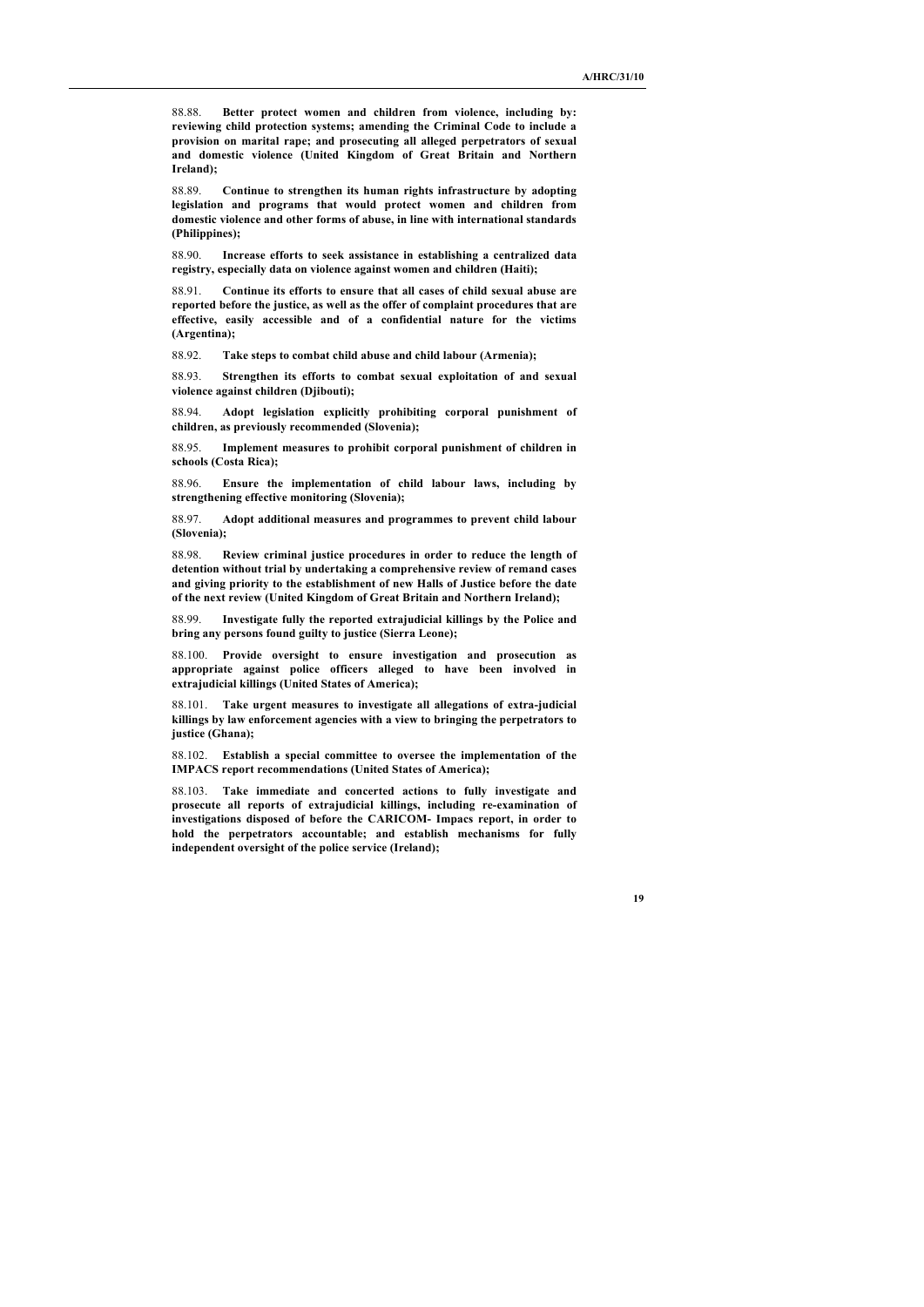88.104. **Promptly follow up on the findings of the independent investigation into extra-judicial police shootings over the period of 2010-2011 in order to hold those responsible to account and to ensure rule of law (Canada);**

88.105. **Continue strengthening the sensible programs fighting poverty and social inequality (Venezuela (Bolivarian Republic of));**

88.106. **Promote citizen and community participation in poverty alleviation programs currently being developed (Nicaragua);**

88.107. **Expand and develop its social programs with a special emphasis on the most disadvantaged persons, especially women and children (Chile);**

88.108. **Accelerate efforts under the Food and Nutrition Security Policy, aimed at reducing hunger by increasing access to affordable, nutritious, safe and quality food (Georgia);**

88.109. **Continue implementing the National Policy on Social Protection to ensure that sustainable development in Saint Lucia is inclusive and equitable (Cuba);**

88.110. **Keep its efforts for the proper implementation of social security programs (Ecuador);**

88.111. **Continue consolidating its health system, particularly in the motherchild area (Venezuela (Bolivarian Republic of));**

88.112. **Implement the National Strategic Health Plan in order to ensure that all people, regardless of their socioeconomic status, have access to a basic set of effective, efficient and quality health services (Cuba);**

88.113. **Take measures to facilitate the treatment, education, aftercare and social reintegration of drug abusers, as an alternative to deprivation of liberty, and in penitentiary centres (Colombia);**

88.114. **Keep the important impetus given to the National Plan of educational development, with particular emphasis on the most vulnerable social sectors (Venezuela (Bolivarian Republic of));**

88.115. **Continue its efforts to further the promotion of education (Djibouti);**

88.116. **Enhance efforts to provide access to quality education for all (Maldives);**

88.117. **Continue its efforts to promote gender equality in the education sector (Colombia);**

88.118. **Adopt and implement a National Policy for persons with disabilities (Maldives);**

88.119. **Adopt and implement a national policy project aimed at persons with disabilities, especially ensuring the effective rights of children with disabilities and their participation in all spheres of society (Panama);**

88.120. **Take into account the rights of children in climate change strategies (Costa Rica);**

88.121. **Continue to develop and implement successful climate change mitigation and adaptation policies and practices (Haiti).**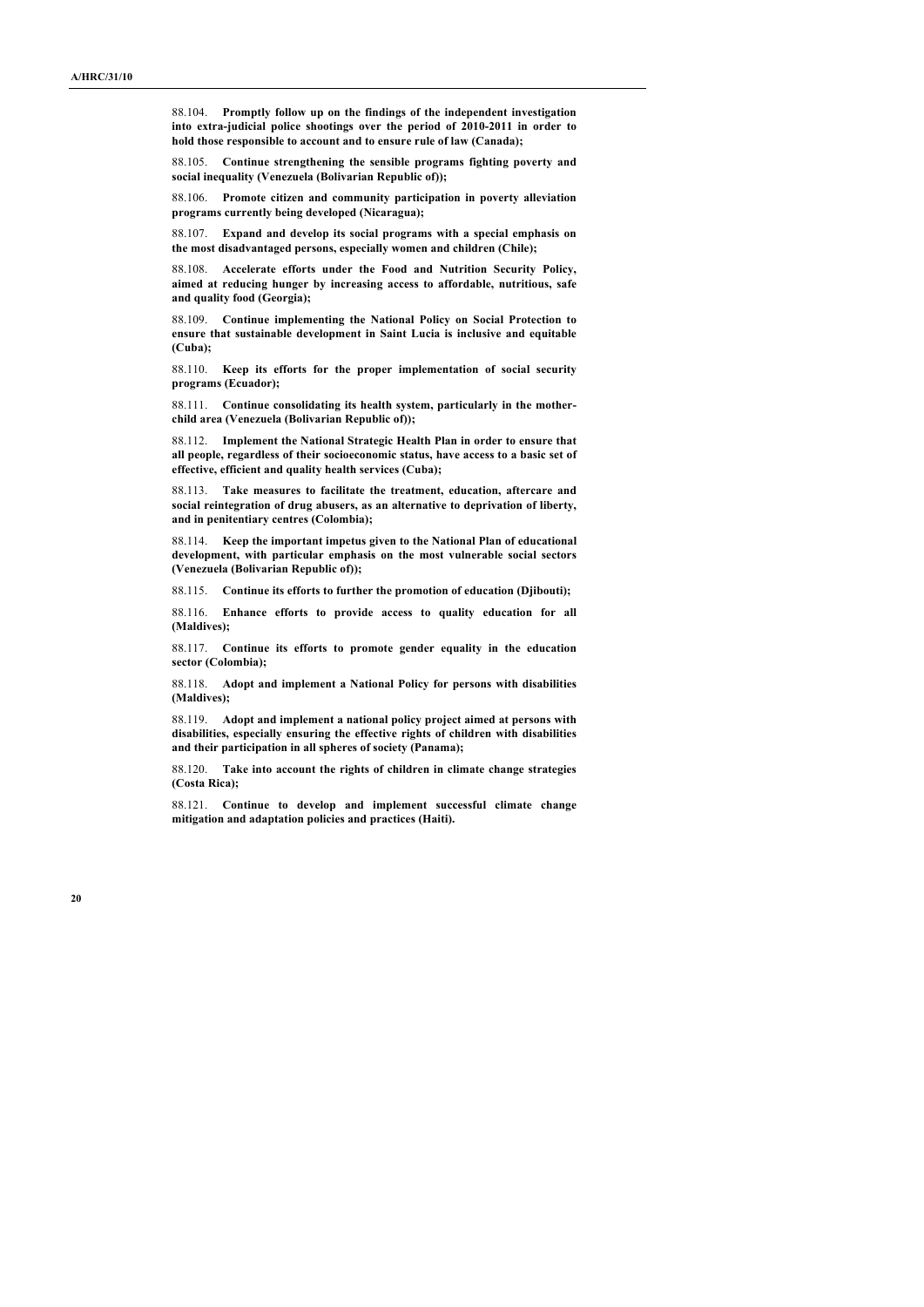89. **All conclusions and/or recommendations contained in the present report reflect the position of the submitting State(s) and/or the State under review. They should not be construed as endorsed by the Working Group as a whole.**